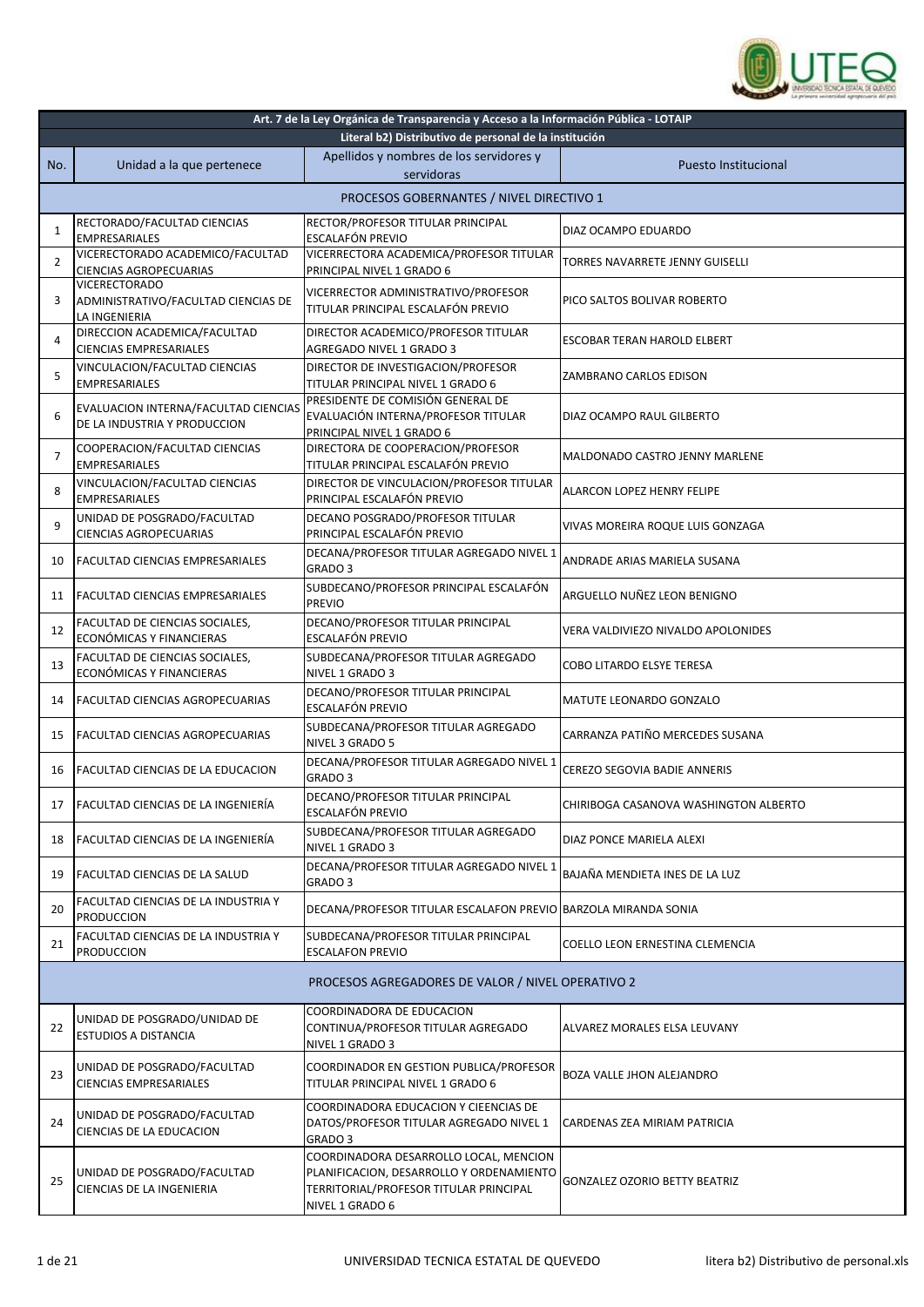

| 26 | UNIDAD DE POSGRADO/FACULTAD<br><b>CIENCIAS EMPRESARIALES</b> | COORDINADORA EN ADMINISTRACION DE<br>MPRESAS Y CONTABILIDAD Y<br>AUDITORIA/PROFESOR TITULAR PRINCIPAL NIVEL<br>1 GRADO 6                                | MANJARREZ FUENTES NELLY NARCISA     |
|----|--------------------------------------------------------------|---------------------------------------------------------------------------------------------------------------------------------------------------------|-------------------------------------|
| 27 | UNIDAD DE POSGRADO/FACULTAD<br><b>CIENCIAS EMPRESARIALES</b> | <b>COORDINADOR DE</b><br>MAESTRIAPEDAGOGÍA/PROFESOR TITULAR<br>PRINCIPAL ESCALAFÓN PREVIO                                                               | PASTRANO QUINTANA EDGAR VICENTE     |
| 28 | UNIDAD DE POSGRADO/FACULTAD<br><b>CIENCIAS AGROPECUARIAS</b> | COORDINADOR AGROECOLOGIA Y<br>AGRONOMIAÇ/PROFESOR TITULAR AGREGADO<br>NIVEL 1 GRADO 3                                                                   | REYEZ PEREZ JUAN JOSE               |
| 29 | UNIDAD DE POSGRADO/FACULTAD<br><b>CIENCIAS AGROPECUARIAS</b> | <b>COORDINADOR EN PRODUCCION</b><br>ANIMAL/PROFESOR TITULAR PRINCIPAL NIVEL 1<br>GRADO 6                                                                | IZAMBRANO GRACIA DELSITO DIFILO     |
| 30 | UNIDAD DE POSGRADO/FACULTAD<br><b>CIENCIAS AGROPECUARIAS</b> | COORDINADOR DE MAESTRIA BIOTECNOLOGIA<br>AGROPECUARIA Y ACUICULTURA/PROFESOR<br>TITULAR AUXILIAR NIVEL 1 GRADO 1                                        | ALVAREZ SANCHEZ ANA RUTH            |
| 31 | FACULTAD CIENCIAS EMPRESARIALES                              | COORDINADOR DE LA CARRERA DE<br>MARKETING/PROFESOR TITULAR AUXILIAR NIVEL MENDOZA VARGAS EMMA YOLANDA<br>1 GRADO 1                                      |                                     |
| 32 | <b>FACULTAD CIENCIAS EMPRESARIALES</b>                       | COORDINADOR DE CARRERA GESTION<br>EMPRESARIAL; COORDINADOR CARRERA DE<br><b>GESTION DEL TALENTO HUMANO/PROFESOR</b><br>TITULAR AUXILIAR NIVEL 1 GRADO 1 | CALERO LARA MAGALY GIOCONDA         |
| 33 | <b>FACULTAD CIENCIAS EMPRESARIALES</b>                       | COORDINADOR DE CARRERA CONTABILIDAD Y<br>AUDITORIA/PROFESOR TITULAR AUXILIAR NIVEL<br>1 GRADO 1                                                         | GUZMAN MACIAS MARIA DEL CARMEN      |
| 34 | <b>FACULTAD CIENCIAS EMPRESARIALES</b>                       | COORDINADORA DE CARRERA DE GESTION DE<br>TALENTO HUMANO/PROFESOR TITULAR<br>AGREGADO NIVEL 1 GRADO 3                                                    | MUÑOZ MACÍAS SANDRA CECILIA         |
| 35 | <b>FACULTAD CIENCIAS EMPRESARIALES</b>                       | COORDINADOR DE CARRERA ECONOMIA;<br>COORDINADOR CARRERA FINANZAS/PROFESOR<br>PRINCIPAL ESCALAFÓN PREVIO                                                 | YELA BURGOS ROGER TOMAS             |
| 36 | <b>FACULTAD CIENCIAS EMPRESARIALES</b>                       | COORDINADOR DE LA CRRERA DE<br>ADMINISTRACION PUBLICA/PROFESOR TITULAR<br>AGREGADO NIVEL 1 GRADO 3                                                      | ZAMORA MAYORGA DARWIN JAVIER        |
| 37 | UNIDAD DE ESTUDIOS A DISTANCIA                               | COORDINADORA DE CARRERA MARKETING,<br>CARRERA CONTABILIDAD Y AUDITORIA<br>/PROFESOR TITULAR AGREGADO NIVEL 1 GRADO<br>3                                 | PLUA PANTA KARINA ALEXANDRA         |
| 38 | FACULTAD DE CIENCIAS SOCIALES,<br>ECONÓMICAS Y FINANCIERAS   | <b>COORDINADOR CARRERA DE</b><br>FINANZAS/PROFESOR TITULAR AGREGADO NIVEL   MONCAYO CARREÑO OSCAR FABIAN<br>1 GRADO 3                                   |                                     |
| 39 | UNIDAD DE POSGRADO/FACULTAD<br>CIENCIAS AGROPECUARIAS        | COORDINADOR DE MAESTRIA GESTIÓN<br>AMBIENTAL, FORESTAL/PROFESOR TITULAR<br>AUXILIAR NIVEL 2 GRADO 2                                                     | BELEZACA PINARGOTE CARLOS EULOGIO   |
| 40 | <b>FACULTAD CIENCIAS AGROPECUARIAS</b>                       | COORDINADOR DE CARRERA DE<br>ZOOTECNIA/PROFESOR TITULAR AUXILIAR NIVEL<br>1 GRADO 1                                                                     | BARRERA ALVAREZ ALEXANDRA ELIZABETH |
| 41 | <b>FACULTAD CIENCIAS AGROPECUARIAS</b>                       | COORDINADOR DE LA CARRERA DE<br>AGROECOLOGIA/PROFESOR TITULAR AUXILIAR<br>NIVEL 1 GRADO 1                                                               | BERMEO TOLEDO CESAR RAMIRO          |
| 42 | FACULTAD CIENCIAS AGROPECUARIAS                              | COORDINADOR DE LA CARRERA DE<br>ACUICULTURA/PROFESOR TITULAR AUXILIAR<br>NIVEL 1 GRADO 1                                                                | <b>MENDEZ MARTINEZ YUNIEL</b>       |
| 43 | <b>FACULTAD CIENCIAS AGROPECUARIAS</b>                       | COORDINADOR DE LA CARRERA DE<br>AGRICOLAPROFESOR TITULAR AUXILIAR NIVEL 1<br>GRADO 1                                                                    | RAMOS REMACHE ROMMEL ARTURO         |
| 44 | <b>FACULTAD CIENCIAS AGROPECUARIAS</b>                       | COORDINADOR DE LA CARRERA INGENIERÍA<br>FORESTAL/PROFESOR TITULAR AUXILIAR NIVEL 1<br>GRADO 1                                                           | LOPEZ TOBAR ROLANDO MANUEL          |
| 45 | <b>FACULTAD CIENCIAS AGROPECUARIAS</b>                       | COORDINADORA DE LA CARRERA INGENIERÍA<br>AGRONÓMICA/PROFESOR NO TITULAR-<br>CONTRATADO                                                                  | VELEZ RUIZ MAYRA CAROLINA           |
| 46 | FACULTAD CIENCIAS AGROPECUARIAS                              | COORDINADORA DE CARRERA DE INGENIERÍA<br>AGROPECUARIA /PROFESOR TITULAR AUXILIAR<br>NIVEL 1 GRADO 1                                                     | VELIZ ZAMORA DIANA VERONICA         |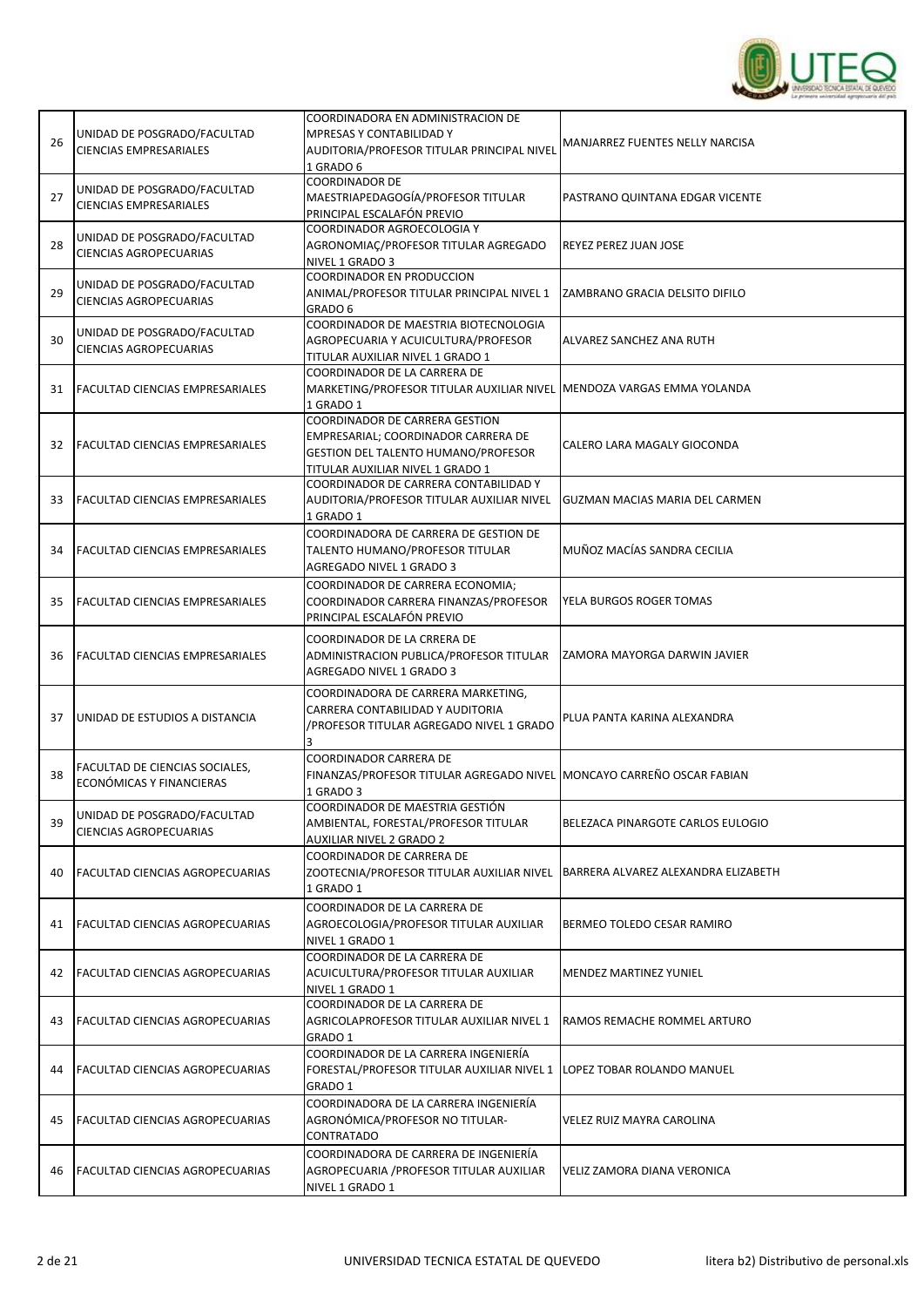

| 47 | <b>FACULTAD CIENCIAS DE LA EDUCACION</b>                      | COORDINADORA DE PEDAGOGIA DE LOS<br>IDIOMAS NACIONALES, EXTRANJEROS Y                                                |                                       |
|----|---------------------------------------------------------------|----------------------------------------------------------------------------------------------------------------------|---------------------------------------|
|    |                                                               | PSICOPEDAGOGÍAPROFESOR TITULAR AUXILIAR<br>NIVEL 1 GRADO 1                                                           | CHONG CRUZ MANUEL LIBORIO             |
| 48 | FACULTAD CIENCIAS DE LA EDUCACION                             | COORDINDOR DE CARRERA DE EDUCACION<br>BASICA/PROFESOR TITULAR PRINCIPAL                                              | PARRA SILVA PABLO ALBERTO             |
|    |                                                               | ESCALAFÓN PREVIO                                                                                                     |                                       |
| 49 | FACULTAD CIENCIAS DE LA INGENIERÍA                            | COORDINADOR DE CARRERA<br>MECANICA/PROFESOR TITULAR PRINCIPAL                                                        | ALCOCER QUINTEROS RUBEN PATRICIO      |
|    |                                                               | <b>ESCALAFON PREVIO</b><br><b>COORDINADOR DE CARRERA</b>                                                             |                                       |
| 50 | FACULTAD CIENCIAS DE LA INGENIERÍA                            | BIOLOGIA/PROFESOR TITULAR AGREGADO NIVEL   MORENO VERA ANA NOEMI<br>1 GRADO 3                                        |                                       |
| 51 | FACULTAD CIENCIAS DE LA INGENIERÍA                            | <b>COORDINADOR DE CARRERA</b><br>ELECTRICA/PROFESOR TITULAR PRINCIPAL<br><b>ESCALAFON PREVIO</b>                     | MURILLO OVIEDO JORGE PATRICIO         |
| 52 | FACULTAD CIENCIAS DE LA INGENIERÍA                            | COORDINADOR DE LA CARRERA ING. SISTEMAS,<br>ING.EN DISEÑO GRÁFICO Y<br>MULTIMEDIA/PROFESOR NO TITULAR-<br>CONTRATADO | ZAMBRANO VEGA CRISTIAN GABRIEL        |
| 53 | FACULTAD CIENCIAS DE LA INGENIERÍA                            | COORDINADOR DE LA CARRERA INGENIERÍA EN<br>TELEMÁTICA/PROFESOR NO TITULAR-<br>CONTRATADO                             | ZHUMA MERA EMILIO RODRIGO             |
| 54 | FACULTAD CIENCIAS DE LA INGENIERÍA                            | COORDINADOR CARRERA DE GESTION<br>AMBIENTAL/PROFESOR TITULAR AUXILIAR NIVEL<br>1 GRADO 1                             | URDANIGO ZAMBRANO JUAN PABLO          |
| 55 | FACULTAD CIENCIAS DE LA SALUD                                 | COORDINADORA DE CARRERA<br>ENFERMERÍA/PROFESOR NO TITULAR-<br>CONTRATADO                                             | MONTES VELEZ RAMONA SOLEDAD           |
| 56 | FACULTAD CIENCIAS DE LA INDUSTRIA Y<br><b>PRODUCCION</b>      | <b>COORDINADOR DE CARRERA</b><br>INDUSTRIAL/PROFESOR TITULAR AGREGADO<br>NIVEL 1 GRADO 3                             | <b>BAQUE MITE LEONARDO ARTURO</b>     |
| 57 | FACULTAD CIENCIAS DE LA INDUSTRIA Y<br><b>PRODUCCION</b>      | COORDINADOR CARRERA DE INGENIERÍA<br>AGROINDUSTRIAL/PROFESOR TITULAR AUXILIAR<br>NIVEL 1 GRADO 1                     | BERNAL GUTIERREZ AZUCENA ELIZABETH    |
| 58 | FACULTAD CIENCIAS DE LA INDUSTRIA Y<br><b>PRODUCCION</b>      | COORDINADOR DE CARRERA SEGURIDAD<br>INDUSTRIAL Y SALUD OCUPACIONAL/PROFESOR<br>TITULAR AUXILIAR NIVEL 1 GRADO 1      | AGUILERA VIDAL HENRY NELSON           |
| 59 | FACULTAD CIENCIAS DE LA INDUSTRIA Y<br><b>PRODUCCION</b>      | COORDINADORA DE CARRERA<br>ALIMENTOS/PROFESOR TITULAR AUXILIAR NIVEL ERAZO SOLORZANO CYNTIA YADIRA<br>1 GRADO 1      |                                       |
| 60 | ADMISION Y REGISTRO/FACULTAD CIENCIAS<br><b>EMPRESARIALES</b> | COORDINADOR DE LA UNIDAD DE ADMISION Y<br>REGSTRO/PROFESOR TITULAR AUXILIAR NIVEL 1<br>GRADO 1                       | <b>REYES BERMEO MARIANA DEL ROCIO</b> |
| 61 | TECNICO ADMINISTRATIVO                                        | RECTORADO                                                                                                            | VELIZ INTRIAGO MARIA BEATRIZ          |
| 62 | CONSERJE                                                      | RECTORADO                                                                                                            | ZAMBRANO LOPEZ GERMANIA JANETH        |
| 63 | ANALISTA DE AUTORIDAD UNIVERSITARIA                           | VICERECTORADO ACADEMICO                                                                                              | PALLO VELAÑA MONICA AMPARO            |
| 64 | ANALISTA DE AUTORIDAD UNIVERSITARIA                           | VICERECTORADO ADMINISTRATIVO                                                                                         | <b>GOMEZ PONGUILLO EVA RUTH</b>       |
| 65 | TECNICO ADMINISTRATIVO                                        | DIRECCION ACADEMICA                                                                                                  | GANCHOZO LOOR MELIDA HERMELINDA       |
| 66 | ANALISTA DE TECNOLOGIAS DE LA<br><b>INFORMACION 2</b>         | TECNOLOGIAS DE LA INFORMACION/DIRECCION<br><b>ACADEMICA</b>                                                          | CEDEÑO SALAZAR CLOTARIO BLADIMIR      |
| 67 | ANALISTA DE TECNOLOGIAS DE LA<br><b>INFORMACION 1</b>         | TECNOLOGIAS DE LA INFORMACION/DIRECCION<br>ACADEMICA                                                                 | SEMINARIO HOLGUIN JUAN MEISAEL        |
| 68 | ANALISTA DE TECNOLOGIAS DE LA<br><b>INFORMACION 1</b>         | TECNOLOGIAS DE LA INFORMACION/DIRECCION<br>ACADEMICA                                                                 | BARCO MORAN BYRON GONZALO             |
| 69 | ANALISTA DE TECNOLOGIAS DE LA<br><b>INFORMACION 1</b>         | TECNOLOGIAS DE LA INFORMACION/DIRECCION<br>ACADEMICA                                                                 | OÑATE ESPINOZA JOHN ALEXANDER         |
| 70 | TECNICO ADMINISTRATIVO                                        | UNIDAD DE INVESTIGACION                                                                                              | CHILUISA TRIANA NORA FERNANDA         |
| 71 | LABORATORISTA - LABORATORIO DE<br><b>BIOTECNOLOGIA</b>        | UNIDAD DE INVESTIGACION-LABORATORIO DE<br><b>BIOTECNOLOGIA</b>                                                       | MENDOZA LEON ANTONIO FRANCISCO        |
| 72 | TECNICO DE INVESTIGACION LOES                                 | UNIDAD DE INVESTIGACION-LABORATORIO                                                                                  | CEDEÑO MOREIRA ANGEL VIRGILIO         |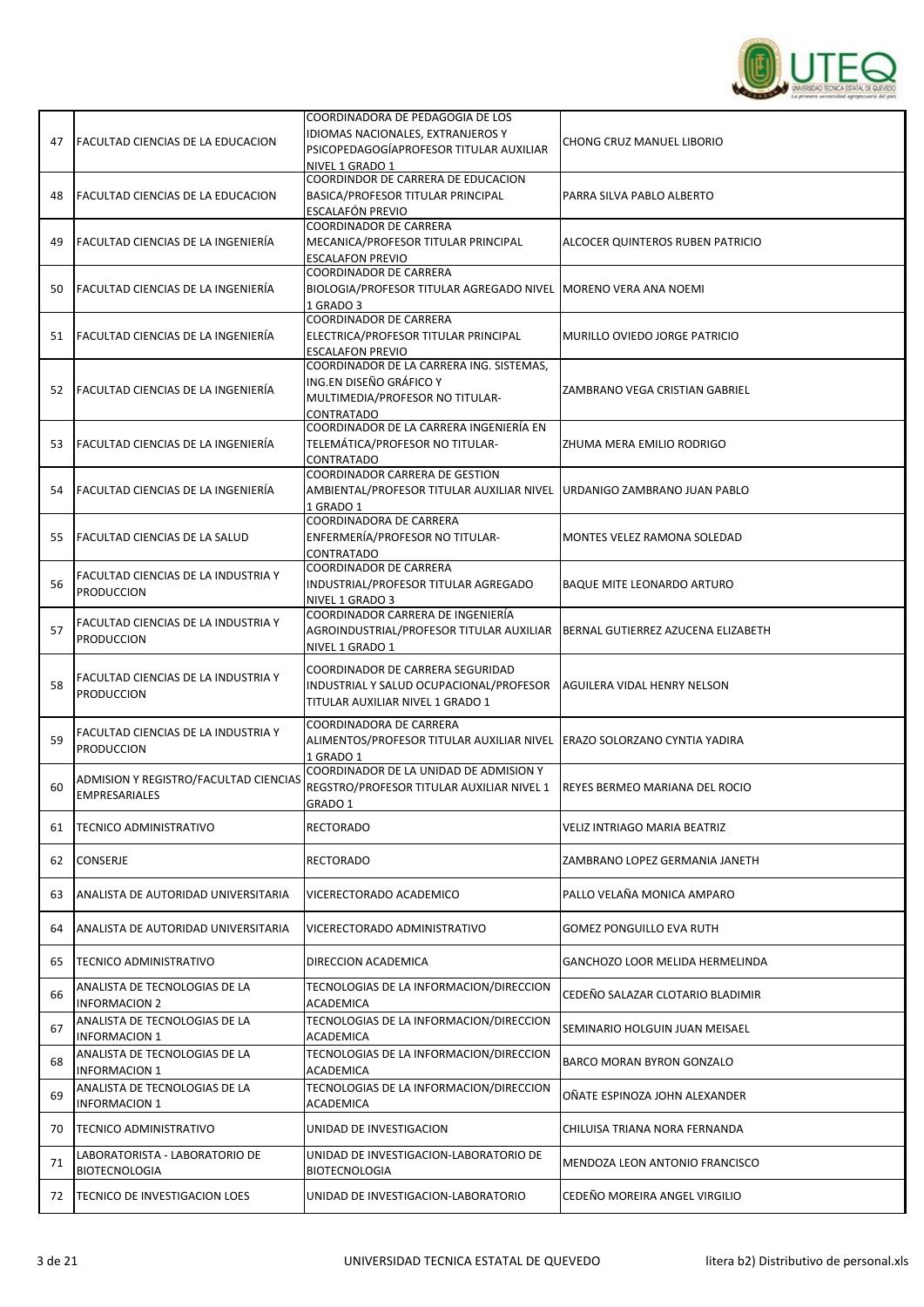

| 73  | ANALISTA DE PLANIFICACION 1                           | DIRECCIÓN DE PLANIFICACIÓN Y DESARROLLO<br>UNIVERSITARIO | <b>BRIONES CHILAN ERASMO LIDER</b>    |
|-----|-------------------------------------------------------|----------------------------------------------------------|---------------------------------------|
| 74  | ANALISTA DE TALENTO HUMANO 2                          | TALENTO HUMANO                                           | FAJARDO ROMERO JESSICA DEL ROCIO      |
| 75  | ANALISTA DE TALENTO HUMANO 1                          | TALENTO HUMANO                                           | <b>GANCHOZO FLOREANO AMERICA INES</b> |
| 76  | ANALISTA DE TALENTO HUMANO 1                          | TALENTO HUMANO                                           | CEDEÑO ANDRADE VICTOR ANTONIO         |
| 77  | ANALISTA DE TALENTO HUMANO 2                          | TALENTO HUMANO                                           | CARDENAS MOLINA CARMEN VIRGINIA       |
| 78  | ANALISTA DE TALENTO HUMANO 2                          | TALENTO HUMANO                                           | ORTIZ BASANTES MERY ARACELY           |
| 79  | ESPECIALISTA EN SEGURIDAD E HIGIENE<br>OCUPACIONAL    | TALENTO HUMANO                                           | RODRIGUEZ GUALE JOSE LEONARDO         |
| 80  | <b>MEDICO OCUPACIONAL</b>                             | TALENTO HUMANO/SERVICIOS MEDICOS                         | <b>GARCIA SABANDO ROMULO ISAIAS</b>   |
| 81  | <b>CONSERJE</b>                                       | TALENTO HUMANO                                           | SOLIS BARROS WASHINGTON EDUARDO       |
| 82  | ANALISTA DE COMPRAS PUBLICAS 2                        | COMPRAS PUBLICAS                                         | AREVALO TOBAR YUNI ELIZABETH          |
| 83  | ANALISTA DE COMPRAS PUBLICAS 1                        | COMPRAS PUBLICAS                                         | FIGUEROA QUILA LAURA ELVIRA           |
| 84  | ANALISTA DE COMPRAS PUBLICAS 2                        | COMPRAS PUBLICAS                                         | ROSADO MONTOYA MILDRED LILI           |
| 85  | ANALISTA DE COMPRAS PUBLICAS 1                        | <b>COMPRAS PUBLICAS</b>                                  | VASQUEZ HERRERA ADELAIDA MARITZA      |
| 86  | ANALISTA DE ACTIVOS FIJOS                             | CONTROL DE BODEGA                                        | ROBINSON VERA EDISON GABRIEL          |
| 87  | ASISTENTE DE ACTIVOS FIJOS                            | CONTROL DE ACTIVOS Y BODEGA                              | PALACIOS GOMEZ IRVING ANTONIO         |
| 88  | ASISTENTE DE CONTROL DE BODEGA                        | CONTROL DE ACTIVOS Y BODEGA                              | TOALA BAQUE ANGEL MANUEL              |
| 89  | ASISTENTE DE CONTROL DE BIENES                        | CONTROL DE ACTIVOS Y BODEGA                              | LOPEZ BAJAÑA JOSE ALEJANDRO           |
| 90  | <b>TRABAJADOR SOCIAL</b>                              | BIENESTAR UNIVERSITARIO                                  | FERNANDEZ HIDALGO ELSA DE JESUS       |
| 91  | TRABAJADOR SOCIAL                                     | <b>BIENESTAR UNIVERSITARIO</b>                           | PICO VINCES RAQUEL MARITZA            |
| 92  | PROMOTOR UNIVERSITARIO (CORO)                         | BIENESTAR UNIVERSITARIO                                  | VILLON VILLEGAS MAGNO RICARDO         |
| 93  | ASISTENTE DE PROMOTOR UNIVERSITARIO                   | <b>BIENESTAR UNIVERSITARIO</b>                           | SANCHEZ CORDOVA ADELAIDA JACKELINE    |
| 94  | ASISTENTE DE PROMOTOR UNIVERSITARIO                   | BIENESTAR UNIVERSITARIO                                  | JARAMILLO OLIVO GUILLERMO BARTOLO     |
| 95  | ASISTENTE DE PROMOTOR UNIVERSITARIO                   | <b>BIENESTAR UNIVERSITARIO</b>                           | MORAN SUAREZ FERNANDO DANIEL          |
| 96  | ASISTENTE DE PROMOTOR UNIVERSITARIO                   | <b>BIENESTAR UNIVERSITARIO</b>                           | MIRANDA ULLON SANTOS JUAN             |
| 97  | ASISTENTE DE PROMOTOR UNIVERSITARIO                   | BIENESTAR UNIVERSITARIO                                  | PEREZ CARRANZA JORGE SANTIAGO         |
| 98  | <b>MEDICO GENERAL</b>                                 | SERVICIOS MEDICOS                                        | LOOR INTRIAGO MIRYAN MARIA            |
| 99  | ENFERMERA                                             | SERVICIOS MEDICOS                                        | ALVAREZ AYALA GABRIELA ADRIANA        |
| 100 | ODONTOLOGO                                            | SERVICIOS MEDICOS                                        | SOLANO CHICHANDE CRISTHIAN DAVID      |
| 101 | ANALISTA DE TECNOLOGIAS DE LA<br><b>INFORMACION 1</b> | TECNOLOGÍAS DE LA INFORMACION                            | ULLOA CALERO MERCY MAGDALENA          |
| 102 | ANALISTA DE TECNOLOGIAS DE LA<br>INFORMACION 1        | TECNOLOGÍAS DE LA INFORMACION                            | MORA SEGURA ANGEL WASHINGTON          |
| 103 | ANALISTA DE TECNOLOGIAS DE LA<br><b>INFORMACION 1</b> | TECNOLOGÍAS DE LA INFORMACION                            | TOAZA FIERRO GERARDO EUSCADY          |
| 104 | ANALISTA DE TECNOLOGIAS DE LA<br><b>INFORMACION 2</b> | TECNOLOGÍAS DE LA INFORMACION                            | AGUIRRE PEREZ MARGOTH DE LAS MERCEDES |
| 105 | ANALISTA DE TECNOLOGIAS DE LA<br><b>INFORMACION 2</b> | TECNOLOGÍAS DE LA INFORMACION                            | CHAVEZ BOZA BETTY MARGARITA           |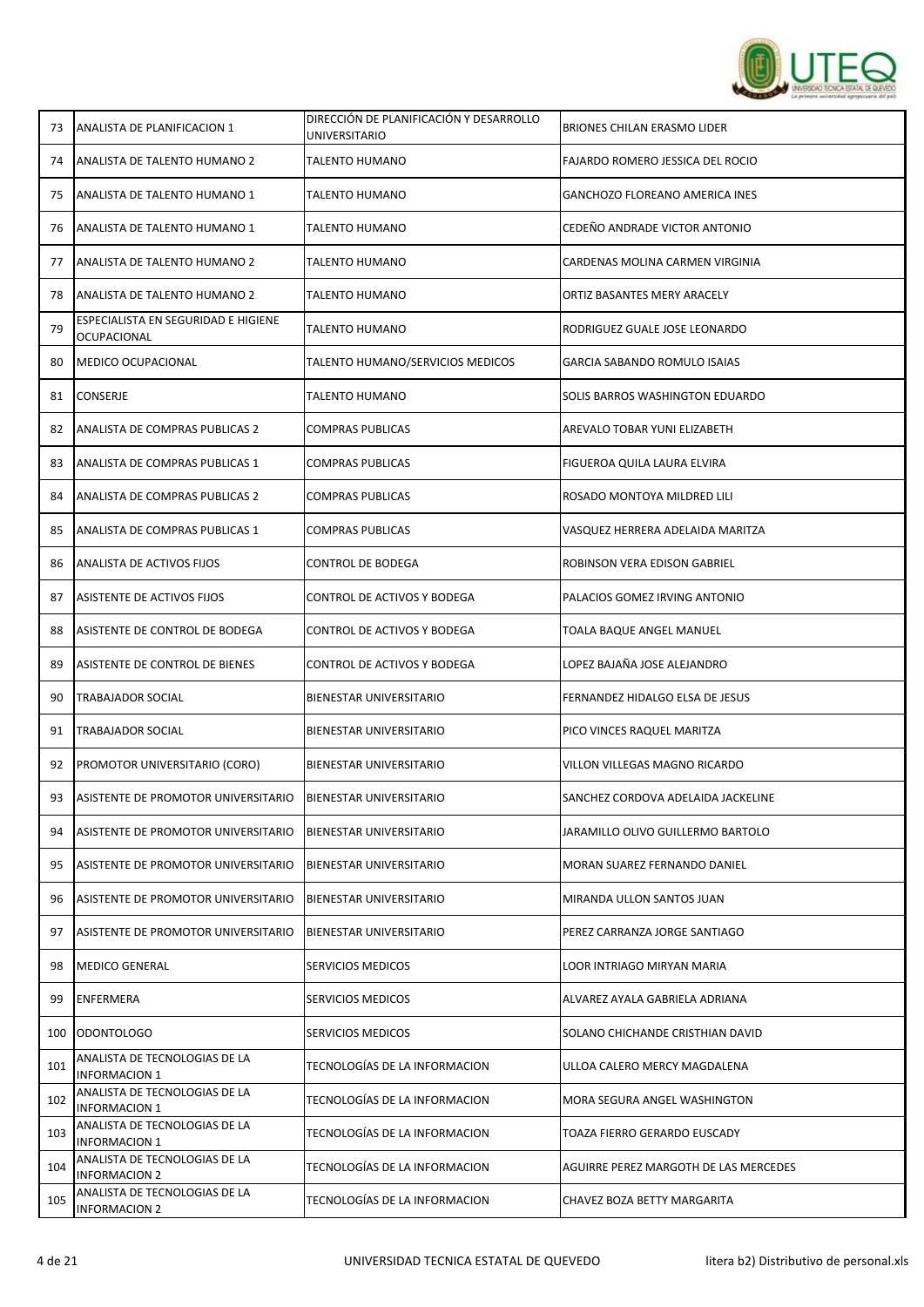

| 106 | <b>LABORATORISTA</b>                                          | TECNOLOGÍAS DE LA INFORMACION                         | <b>IBARRA ALAVA MERY YOLANDA</b>      |
|-----|---------------------------------------------------------------|-------------------------------------------------------|---------------------------------------|
| 107 | <b>LABORATORISTA</b>                                          | TECNOLOGÍAS DE LA INFORMACION-<br>LABORATORIOS        | <b>BRAULIO JORGE PATRICIO</b>         |
| 108 | <b>ASISTENTE DE LABORATORIO</b>                               | TECNOLOGÍAS DE LA INFORMACION-<br><b>LABORATORIOS</b> | GARCIA SANGOQUIZA GINA MAGALY         |
| 109 | ASISTENTE DE LABORATORIO                                      | TECNOLOGÍAS DE LA INFORMACION-<br>LABORATORIOS        | MORALES ALVAREZ MAGELA MERCEDES       |
| 110 | ASISTENTE DE TECNOLOGIAS DE LA<br><b>INFORMACION</b>          | TECNOLOGÍAS DE LA INFORMACION-<br>LABORATORIOS        | MONCAYO ALMEIDA FRANKLIN JOSE         |
| 111 | <b>CONSERJE</b>                                               | TECNOLOGÍAS DE LA INFORMACION                         | SANCHEZ FUENTES OSCAR ALBERTO         |
| 112 | <b>CONSERJE</b>                                               | TECNOLOGÍAS DE LA INFORMACION                         | ZORRILLA SEGURA MARCIANO GABRIEL      |
| 113 | BIBLIOTECARIO                                                 | <b>BIBLIOTECA</b>                                     | MUÑOZ ZAMORA ELITE MARGOTH            |
| 114 | <b>BIBLIOTECARIO</b>                                          | FACULTAD CIENCIAS AGROPECUARIAS                       | ALAVA ALCIVAR PEDRO LENIN             |
| 115 | <b>ASISTENTE DE BIBLIOTECA</b>                                | <b>BIBLIOTECA</b>                                     | ROMERO VALENCIA ANGEL GERMAN          |
| 116 | ASISTENTE DE BIBLIOTECA                                       | BIBLIOTECA                                            | MONTECE RUIZ LILIBETH ESTEFANIA       |
| 117 | CONSERJE                                                      | <b>BIBLIOTECA</b>                                     | SIG-TU VELIZ CARLOS SERGEI            |
| 118 | ADMINISTRADOR DE TRANSPORTE                                   | TRANSPORTE                                            | PILLIGUA VERA CARLOS ALBERTO          |
| 119 | <b>CHOFER</b>                                                 | TRANSPORTE                                            | MORAN MONTOYA ALBERTO ANTONIO         |
| 120 | <b>CHOFER</b>                                                 | TRANSPORTE                                            | SANCHEZ LOOR BOLIVAR ALEJANDRO        |
| 121 | <b>CHOFER</b>                                                 | TRANSPORTE                                            | LOOR URETA HOMERO RAFAEL              |
| 122 | <b>TECNICO ADMINISTRATIVO</b>                                 | <b>FINANCIERO</b>                                     | LOOR ALCIVAR LAURO FREDDY             |
| 123 | <b>ANALISTA DE PRESUPUESTO 1</b>                              | <b>PRESUPUESTO</b>                                    | MENDOZA LERTORA MARIA ALEXANDRA       |
| 124 | <b>ANALISTA DE PRESUPUESTO 3</b>                              | PRESUPUESTO                                           | VARELA CARRANZA YESENIA MONSERRATE    |
| 125 | ANALISTA DE CONTABILIDAD 1                                    | CONTABILIDAD                                          | VELIZ CHEVEZ CARMEN MAGDALENA         |
| 126 | <b>CONTADOR GENERAL</b>                                       | TESORERIA                                             | SANCHEZ FUENTES ESTHER ANGELA         |
| 127 | ANALISTA DE TESORERIA                                         | <b>TESORERIA</b>                                      | PEÑAFIEL MENDOZA SAIRA GRISELDA       |
| 128 | PROCURADORA                                                   | PROCURADURÍA                                          | ZURITA VERA TATIANA KATHERINE         |
| 129 | ASISTENTE DE RELACIONES PUBLICAS                              | RELACIONES PUBLICAS                                   | MOLINA ALMEIDA ADRIANA GISSELA        |
| 130 | ASISTENTE DE RELACIONES PUBLICAS                              | RELACIONES PUBLICAS                                   | FRANCO MURILLO PEDRO ARMANDO          |
| 131 | <b>AUDITOR INTERNO</b>                                        | <b>AUDITORIA INTERNA</b>                              | CARRILLO ESCOBAR PATRICIO LEONIDAS    |
| 132 | ANALISTA DE DOCUMENTACION ARCHIVO Y<br><b>CERTIFICACION 1</b> | SECRETARÍA GENERAL                                    | GOMEZ BARRE SANDRA CECILIA            |
| 133 | ANALISTA DE DOCUMENTACION ARCHIVO Y<br><b>CERTIFICACION 2</b> | SECRETARÍA GENERAL-ARCHIVO                            | PINCAY ORTEGA MARIA JACQUELINE        |
| 134 | ANALISTA DE DOCUMENTACION ARCHIVO Y<br><b>CERTIFICACION 1</b> | SECRETARÍA GENERAL-ARCHIVO                            | DELGADO ZAMORA MARIA ISABEL           |
| 135 | TRABAJADOR AGRICOLA/conserje                                  | BIENESTAR UNIVERSITARIO/ARCHIVO GENERAL               | ALVAREZ ZAMBRANO MAYRO DELCINO        |
| 136 | SECRETARIO ABOGADO                                            | UNIDAD DE ADMISION Y REGISTRO                         | CAMPOVERDE MENDOZA LUCRECIA GUADALUPE |
| 137 | ANALISTA DE ELABORACION Y REGISTRO DE<br><b>TITULOS</b>       | UNIDAD DE ADMISION Y REGISTRO                         | VELIZ INTRIAGO MARIA DETSY            |
| 138 | ANALISTA DE ELABORACION Y REGISTRO DE<br><b>TITULOS</b>       | UNIDAD DE ADMISION Y REGISTRO                         | SILVA TORRES MAGALY LOURDES           |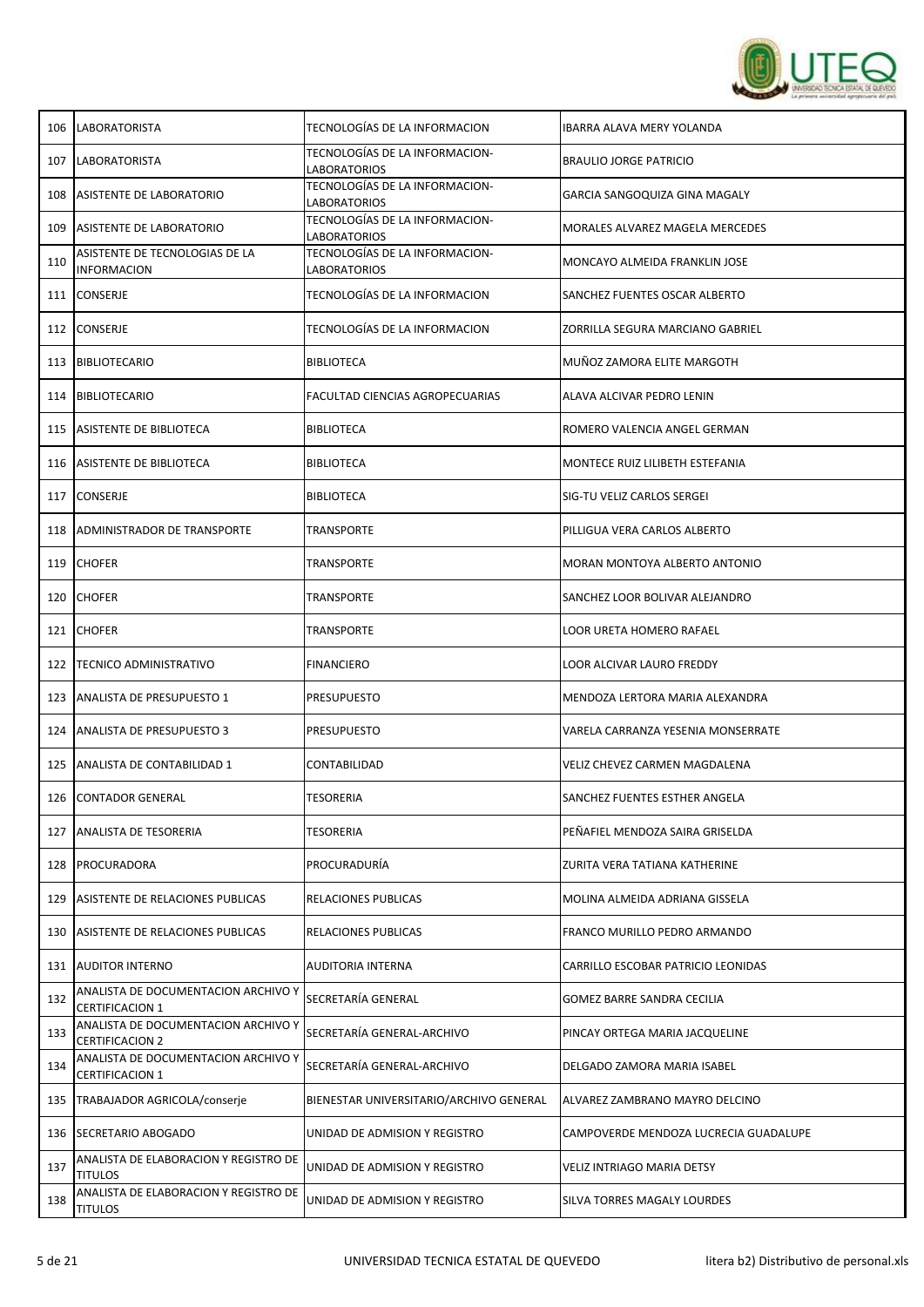

| 139 | SECRETARIO ABOGADO, ENCARGADO                            | UNIDAD DE ADMISION Y REGISTRO                          | ZABALA BUENAÑO ALFREDO                |
|-----|----------------------------------------------------------|--------------------------------------------------------|---------------------------------------|
| 140 | <b>IPERSONAL DE APOYO 3 GRADO 3</b>                      | <b>VINCULACION</b>                                     | <b>FARIAS VERGARA JENNY DOLORES</b>   |
| 141 | TECNICO DE VINCULACION                                   | VINCULACION                                            | PALMA ALAVA PABLO ELVER               |
| 142 | <b>TECNICO VINCULACION LOES</b>                          | VINCULACION                                            | CRUZ ROSERO EDWIN WILMER              |
| 143 | ANALISTA DE DESARROLLO DE LA<br><b>INFRAESTRUCTURA 2</b> | <b>DESARROLLO FISICO</b>                               | MACIAS FARIAS LUISA ISABEL            |
| 144 | ANALISTA DE DESARROLLO DE LA<br>INFRAESTRUCTURA 2        | <b>DESARROLLO FISICO</b>                               | <b>SUAREZ TORRES ANDRES EMMANUEL</b>  |
| 145 | <b>CONSERJE</b>                                          | APOYO A LA GESTION                                     | PLUAS MUÑOZ EDUARDO MANUEL            |
| 146 | <b>GASFITERO</b>                                         | SERVICIOS UNIVERSITARIOS- APOYO A LA<br><b>GESTION</b> | CARABAJO PERALTA JULIO HUMBERTO       |
| 147 | AUXILIAR DE MANTENIMIENTO                                | SERVICIOS UNIVERSITARIOS- APOYO A LA<br><b>GESTION</b> | CARRANZA CARRANZA JAVIER MAXIMO       |
|     | 148 AUXILIAR DE MANTENIMIENTO                            | SERVICIOS UNIVERSITARIOS- APOYO A LA<br><b>GESTION</b> | CERCADO COBEÑA NEIL FRANCISCO         |
| 149 | ELECTRICISTA                                             | SERVICIOS UNIVERSITARIOS- APOYO A LA<br><b>GESTION</b> | FRANCO VEAS FELIX WILMER              |
|     | 150 AUXILIAR DE MANTENIMIENTO                            | SERVICIOS UNIVERSITARIOS- APOYO A LA<br><b>GESTION</b> | MACIAS GARCIA JAVIER ENRIQUE          |
|     | 151 ALBAÑIL                                              | SERVICIOS UNIVERSITARIOS- APOYO A LA<br><b>GESTION</b> | REINA CHENCHE HECTOR TOMAS            |
|     | 152 OPERADOR DE MAQUINA                                  | SERVICIOS UNIVERSITARIOS- APOYO A LA<br><b>GESTION</b> | ALVAREZ YOZA DANNY DANIEL             |
|     | 153 AUXILIAR DE MANTENIMIENTO                            | SERVICIOS UNIVERSITARIOS- APOYO A LA<br><b>GESTION</b> | SALDAÑA MORA EUDER BENEDICTO          |
|     | 154   TECNICO ADMINISTRATIVO                             | UNIDAD DE POSGRADO                                     | PARRAGA PADILLA CARMEN ELIZABETH      |
|     | 155 CONSERJE                                             | UNIDAD DE POSGRADO                                     | MENDIETA DELGADO LUIS GALO            |
| 156 | <b>OFICINISTA</b>                                        | UNIDAD DE POSGRADO                                     | ZAMBRANO PLAZA ANGEL GERMAN           |
| 157 | <b>TECNICO ADMINISTRATIVO</b>                            | <b>FACULTAD CIENCIAS EMPRESARIALES</b>                 | HUACON BUSTAMANTE OMAR DARWING        |
| 158 | <b>TECNICO ADMINISTRATIVO</b>                            | FACULTAD CIENCIAS EMPRESARIALES                        | ROSADO MONTOYA SONIA ROCIO            |
|     | 159   OFICINISTA                                         | FACULTAD CIENCIAS EMPRESARIALES                        | MORALES MENDOZA VERONICA KARINA       |
| 160 | <b>OFICINISTA</b>                                        | FACULTAD CIENCIAS EMPRESARIALES-UED                    | CARDENAS DAVILA JONATHAN              |
|     | 161 CONSERJE                                             | FACULTAD CIENCIAS EMPRESARIALES-UED                    | MONTOYA MEDINA SANDRO YOVANY          |
|     | 162 CONSERJE                                             | FACULTAD CIENCIAS EMPRESARIALES                        | VERA TARIRA JAVIER MOISES             |
| 163 | <b>CONSERJE</b>                                          | FACULTAD CIENCIAS EMPRESARIALES                        | GARCIA BAJAÑA DARWIN JAVIER           |
| 164 | <b>CONSERJE</b>                                          | FACULTAD CIENCIAS EMPRESARIALES                        | MENOSCAL TOALA JULIO CESAR            |
| 165 | <b>CONSERJE</b>                                          | FACULTAD CIENCIAS EMPRESARIALES                        | ARANDA SANTACRUZ PEDRO JOFFRE         |
| 166 | <b>TECNICO ADMINISTRATIVO</b>                            | FACULTAD CIENCIAS AGROPECUARIAS                        | MIRANDA GILER MAYRA MARIUXI           |
| 167 | <b>TECNICO ADMINISTRATIVO</b>                            | FACULTAD CIENCIAS AGROPECUARIAS                        | CARREÑO RODRIGUEZ YUNI ISABEL         |
| 168 | ASISTENTE DE LABORATORIO -<br><b>FCAMBIENTALES</b>       | FACULTAD CIENCIAS AGROPECUARIAS                        | VARGAS SANCHEZ JOSE BENJAMIN          |
| 169 | LABORATORISTA - LABORATORIO<br><b>BROMATOLOGIA</b>       | FACULTAD CIENCIAS AGROPECUARIAS                        | RAMOS MACKLIFF LOURDES ROCIO          |
| 170 | LABORATORISTA - LABORATORIO<br>RUMIOLOGIA                | FACULTAD CIENCIAS AGROPECUARIAS                        | ZAPATIER SANTILLAN AURELIO DAVID      |
| 171 | TECNICO DE LABORATORIO DE QUIMICA<br>(LOES)              | FACULTAD CIENCIAS AGROPECUARIAS                        | <b>GARCIA INTRIAGO ERICK NAZARENO</b> |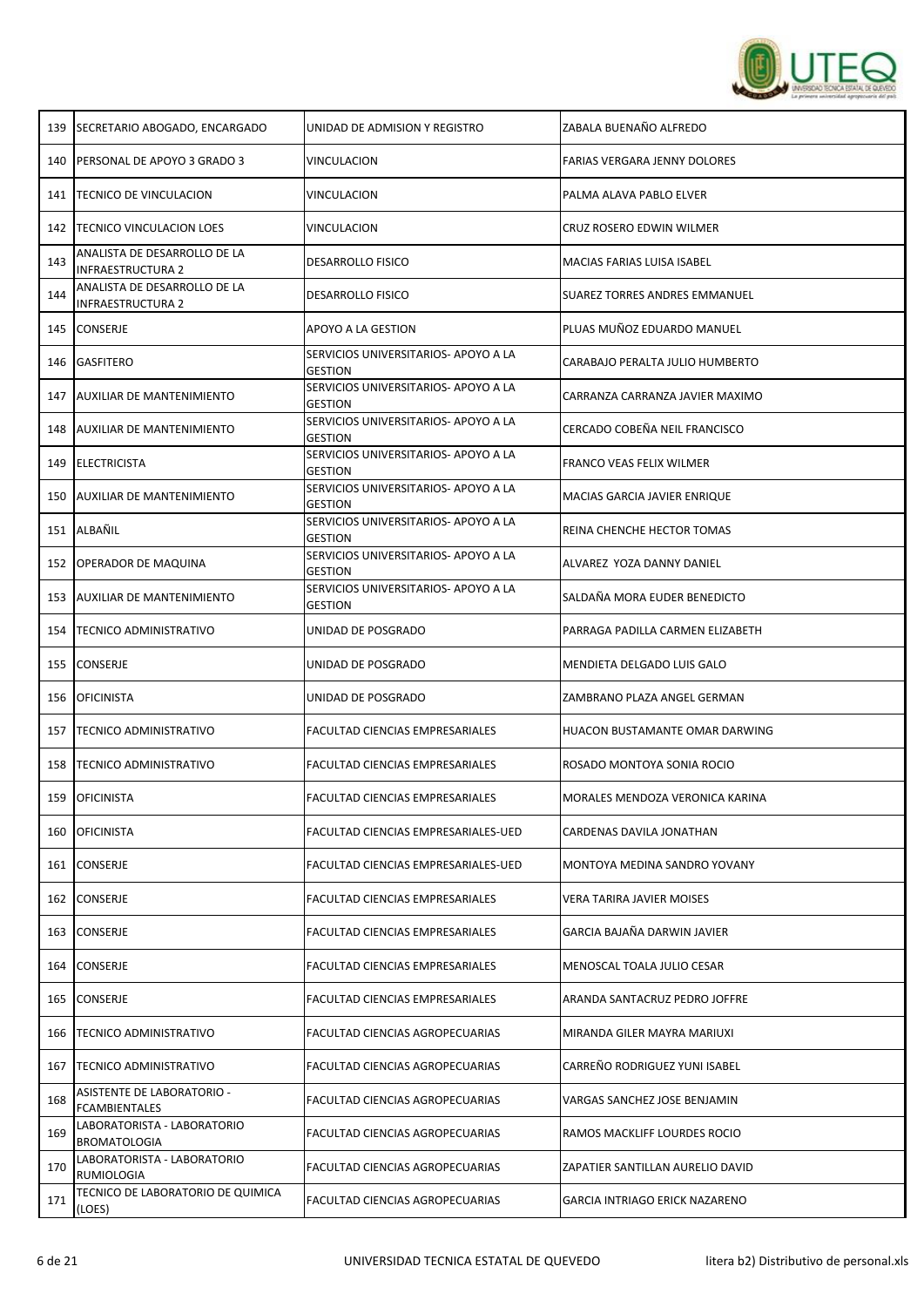

|     | 172 CONSERJE                                                                                  | FACULTAD CIENCIAS AGROPECUARIAS                                               | PARRAGA MORA GYMMY LEONID            |
|-----|-----------------------------------------------------------------------------------------------|-------------------------------------------------------------------------------|--------------------------------------|
|     | 173 CONSERJE                                                                                  | FACULTAD CIENCIAS AGROPECUARIAS                                               | MENDOZA CUELLAR RICHARD ANTONIO      |
|     | 174 CONSERJE                                                                                  | FACULTAD CIENCIAS AGROPECUARIAS                                               | FLORES MUÑOZ JAIME ENRIQUE           |
|     | 175 CONSERJE                                                                                  | FACULTAD CIENCIAS AGROPECUARIAS                                               | VILLARROEL POSLIGUA JAVIER ORLANDO   |
|     | 176 CONSERJE                                                                                  | FACULTAD CIENCIAS AGROPECUARIAS                                               | <b>FLORES GUERRA MARIO GABRIEL</b>   |
|     | 177 AYUDANTE OPERADOR/conserje                                                                | FACULTAD CIENCIAS AGROPECUARIAS                                               | KAISER ESPINOZA ROBERT ALFREDO       |
|     | 178 AUXILIAR AGROPECUARIO/CONSERJE                                                            | FACULTAD CIENCIAS AGROPECUARIAS                                               | PEREZ ESPINOZA EUGENIO BASILIO       |
|     | 179   TECNICO ADMINISTRATIVO                                                                  | FACULTAD CIENCIAS DE LA<br>EDUCACION/COORDINACION DE CARRERA DE<br>ENFERMERÍA | TELLO RIZZO DAYSY ELIZABETH          |
| 180 | <b>CONSERJE</b>                                                                               | ENFERMERÍA                                                                    | SUAREZ ARANA HECTOR JAVIER           |
| 181 | <b>CONSERJE</b>                                                                               | <b>FACULTAD CIENCIAS DE LA EDUCACION</b>                                      | CEDEÑO CHAVEZ CRISTOBAL COLON        |
| 182 | <b>CONSERJE</b>                                                                               | FACULTAD CIENCIAS DE LA EDUCACION                                             | BECERRIN BURGOS JUAN ROBERTO         |
| 183 | TECNICO ADMINISTRATIVO                                                                        | FACULTAD CIENCIAS DE LA INDUSTRIA Y<br><b>PRODUCCION</b>                      | BONILLA CARBO MONICA LORENA          |
|     | 184 CONSERJE                                                                                  | FACULTAD CIENCIAS DE LA INDUSTRIA Y<br><b>PRODUCCION</b>                      | SOLIS GARCIA ENRIQUE RODOLFO         |
| 185 | <b>CONSERJE</b>                                                                               | FACULTAD CIENCIAS DE LA INDUSTRIA Y<br><b>PRODUCCION</b>                      | ROBAYO QUINTO YORGE WILMER           |
|     | 186 CONSERJE                                                                                  | FACULTAD CIENCIAS DE LA INDUSTRIA Y<br><b>PRODUCCION</b>                      | UBE ALCIVAR FLORENCIO ADOLFO         |
| 187 | ASISTENTE DE LABORATORIOS-FCI -<br>LABORATORIO DE OPERACIONES UNITARIAS PRODUCCION            | FACULTAD CIENCIAS DE LA INDUSTRIA Y                                           | COELLO MONTOYA AMADO ENRIQUE         |
| 188 | LABORATORISTA - LABORATORIO LACTIOS Y  FACULTAD CIENCIAS DE LA INDUSTRIA Y<br><b>CARNICOS</b> | <b>PRODUCCION</b>                                                             | LEONES ZEVALLOS TANYA DOLORES        |
| 189 | <b>TECNICO ADMINISTRATIVO</b>                                                                 | FACULTAD CIENCIAS DE LA INGENIERÍA                                            | <b>GARCES SEGOVIA WILMER EDUARDO</b> |
|     | 190 CONSERJE                                                                                  | FACULTAD CIENCIAS DE LA INGENIERÍA                                            | UBE ALCIVAR ANGEL NELSON             |
|     | 191   AUXILIAR DE MANTENIMIENTO                                                               | FACULTAD CIENCIAS DE LA INGENIERÍA                                            | PARRAGA VISTIN RICARDO ERNESTO       |
|     | 192 AUXILIAR DE MANTENIMIENTO                                                                 | FACULTAD CIENCIAS DE LA INGENIERÍA                                            | TRIANA MUÑOZ RICARDO ARTURO          |
|     | 193 CONSERJE                                                                                  | FACULTAD CIENCIAS DE LA INGENIERÍA                                            | MALLEA CARRANZA FERNADO ALBINO       |
|     | 194 CONSERJE                                                                                  | FACULTAD CIENCIAS AGROPECUARIAS                                               | SALDAÑA MORA FAUSTINO GERMAN         |
| 195 | ANALISTA DE ELABORACION Y REGISTRO DE<br><b>TITULOS</b>                                       | UNIDAD DE ADMISION Y NIVELACION                                               | VELIZ REQUENE HILVER ROGER           |
|     | 196   ASISTENTE DE PRODUCCION                                                                 | FINCA LA MARIA                                                                | TAMAY MONTOYA ANGEL GILBERTO         |
| 197 | TRABAJADOR AGRICOLA                                                                           | FINCA LA MARIA                                                                | BUENO TAPIA MAXIMO RUFINO            |
| 198 | <b>TRABAJADOR AGRICOLA</b>                                                                    | FINCA LA MARIA                                                                | BURGOS SOLORZANO ANDRES FRANCISCO    |
| 199 | <b>JOPERADOR DE MAQUINARIA AGRICOLA</b>                                                       | FINCA LA MARIA                                                                | CALDERON BARRI PEDRO ANTONIO         |
| 200 | <b>TRABAJADOR AGRICOLA</b>                                                                    | FINCA LA MARIA                                                                | CASQUETE REINA WILFRIDO MARCELO      |
|     | 201   TRABAJADOR AGRICOLA                                                                     | FINCA LA MARIA                                                                | CEDEÑO MERO DANNY DANIEL             |

T

 $\mathbf{r}$ 

 $\overline{\mathsf{T}}$ 

Т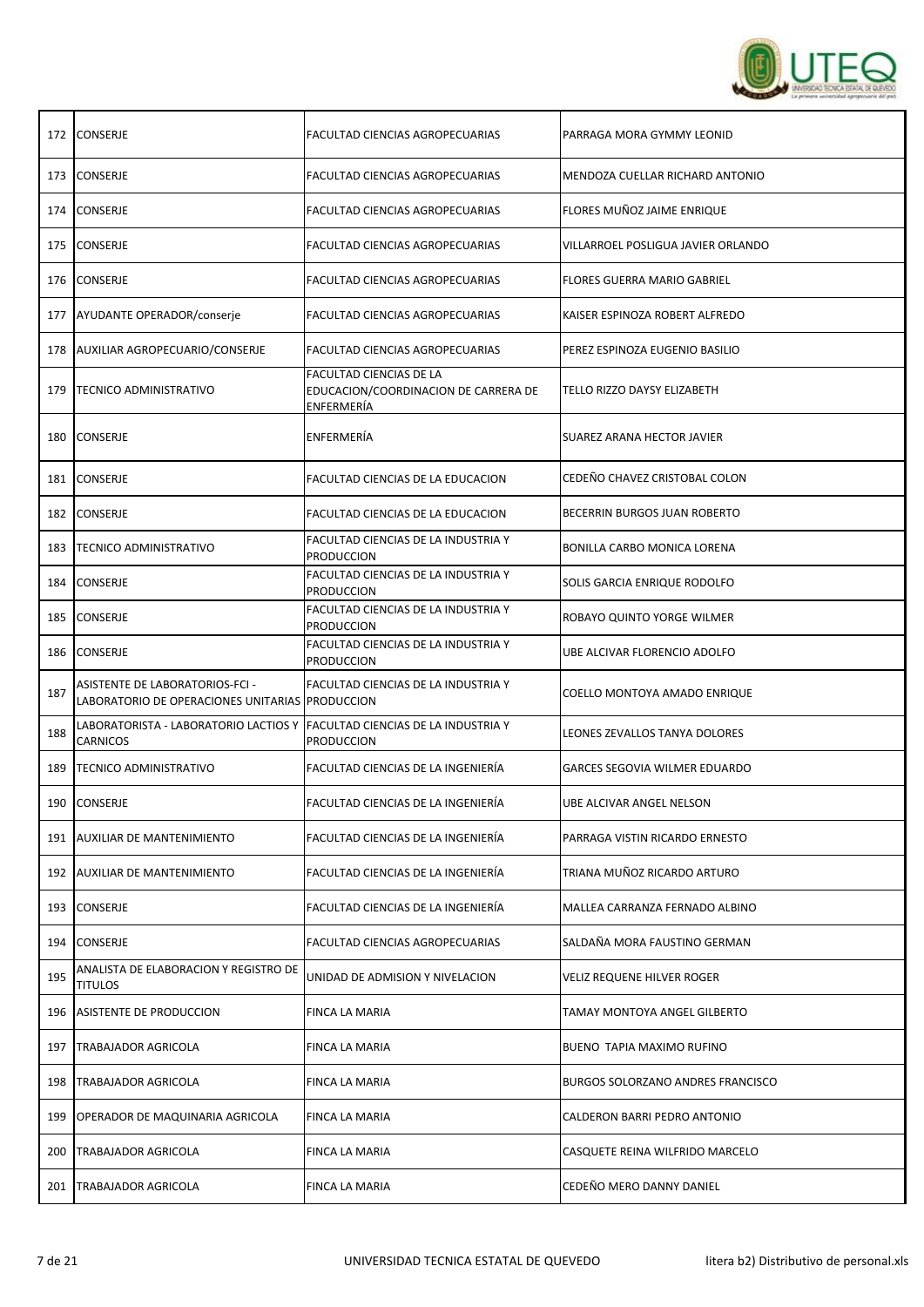

| 202 | <b>TRABAJADOR AGRICOLA</b>             | FINCA LA MARIA                                      | FLORES MORAN GREGORIO HUNGRIA          |
|-----|----------------------------------------|-----------------------------------------------------|----------------------------------------|
| 203 | AUXILIAR AGROPECUARIO                  | FINCA LA MARIA                                      | FUENTES CARRRANZA HOLGER HIPOLITO      |
| 204 | <b>TRABAJADOR AGRICOLA</b>             | FINCA LA MARIA                                      | <b>FUENTES CASTRO GERARDO ANDRES</b>   |
| 205 | <b>AYUDANTE OPERADOR</b>               | FINCA LA MARIA                                      | <b>GURUMENDI TERAN CAIRO ISAAC</b>     |
| 206 | TRABAJADOR AGRICOLA                    | FINCA LA MARIA                                      | MACIAS TUAREZ FREDDY ANTONIO           |
| 207 | <b>TRABAJADOR AGRICOLA</b>             | FINCA LA MARIA                                      | <b>MERINO PINCAY ROBERTO KLEBER</b>    |
| 208 | <b>TRABAJADOR AGRICOLA</b>             | FINCA LA MARIA                                      | MORA QUINTANA HOLGER DARWIN            |
| 209 | TRABAJADOR AGRICOLA                    | FINCA LA MARIA                                      | MOREIRA LOOR JOHAN INOCENTE            |
| 210 | <b>TRABAJADOR AGRICOLA</b>             | FINCA LA MARIA                                      | OLVERA CADENA MANUEL ADRIANO           |
|     | 211   TRABAJADOR AGRICOLA              | FINCA LA MARIA                                      | RODRIGUEZ FERNANDEZ PEDRO JAVIER       |
| 212 | <b>TRABAJADOR AGRICOLA</b>             | FINCA LA MARIA                                      | SUAREZ SOLIZ NELSON VADIS              |
| 213 | <b>TRABAJADOR AGRICOLA</b>             | FINCA LA MARIA                                      | TARIRA OLVERA ISIDRO PERFECTO          |
| 214 | TRABAJADOR AGRICOLA                    | FINCA LA MARIA                                      | VERA REINA LORENZO ROSENDO             |
| 215 | <b>TRABAJADOR AGRICOLA</b>             | FINCA LA MARIA                                      | ZAMORA VINCES ARMANDO MELANIO          |
| 216 | <b>AUXILIAR AGROPECUARIO</b>           | FINCA LA REPRESA/FACULTAD CIENCIAS<br>AGROPECUARIAS | BRIONES MONTECE DANIEL DOMINGO         |
| 217 | <b>TRABAJADOR AGRICOLA</b>             | FINCA LA REPRESA                                    | BRIONES MONTECE ISIDRO FRANCISCO       |
| 218 | <b>TRABAJADOR AGRICOLA</b>             | FINCA LA REPRESA                                    | <b>BUSTE MENDEZ JORGE FRANCISCO</b>    |
| 219 | <b>TRABAJADOR AGRICOLA</b>             | FINCA LA REPRESA                                    | CASTRO CHAMORRO WILSON ENRIQUE         |
| 220 | TRABAJADOR AGRICOLA                    | <b>FINCA LA REPRESA</b>                             | MEZA OLVERA AGAPITO LEONIDAS           |
| 221 | TRABAJADOR AGRICOLA                    | FINCA LA REPRESA                                    | VARGAS SOLIS JIMMY JOSE                |
| 222 | TRABAJADOR AGRICOLA-FINCA<br>MOROCUMBA | FACULTAD CIENCIAS AGROPECUARIAS                     | ARCOS AZA MANUEL ANTONIO               |
| 223 | <b>PROFESOR NO TITULAR-CONTRATADO</b>  | FACULTAD CIENCIAS EMPRESARIALES                     | AGUAS SEGURA LIVIO CESAR               |
| 224 | PROFESOR NO TITULAR-CONTRATADO         | FACULTAD CIENCIAS EMPRESARIALES                     | AGUAYO CARVAJAL VERONICA ROSALVA       |
| 225 | PROFESOR NO TITULAR-CONTRATADO         | FACULTAD CIENCIAS EMPRESARIALES                     | ALAVA ROSADO MARIA XIMENA              |
| 226 | PROFESOR NO TITULAR-CONTRATADO         | FACULTAD CIENCIAS EMPRESARIALES                     | ARBOLEDA CASTRO LORENA VANESSA         |
| 227 | PROFESOR NO TITULAR-CONTRATADO         | FACULTAD CIENCIAS EMPRESARIALES                     | BALLESTEROS BALLESTEROS ERIKA YESSENIA |
| 228 | PROFESOR NO TITULAR-CONTRATADO         | FACULTAD CIENCIAS EMPRESARIALES                     | BRAVO SALVATIERRA JEFFERSON XAVIER     |
| 229 | PROFESOR NO TITULAR-CONTRATADO         | FACULTAD CIENCIAS EMPRESARIALES                     | BUSTAMANTE ALVARADO JUANA YOLANDA      |
| 230 | PROFESOR NO TITULAR-CONTRATADO         | FACULTAD CIENCIAS EMPRESARIALES                     | CARRANZA QUIMI WENDY DIANA             |
| 231 | PROFESOR NO TITULAR-CONTRATADO         | FACULTAD CIENCIAS EMPRESARIALES                     | CARRILLO PATARON MARTHA ELVA           |
| 232 | PROFESOR NO TITULAR-CONTRATADO         | FACULTAD CIENCIAS EMPRESARIALES                     | CASTILLO PLAZA IRIS ARACELY            |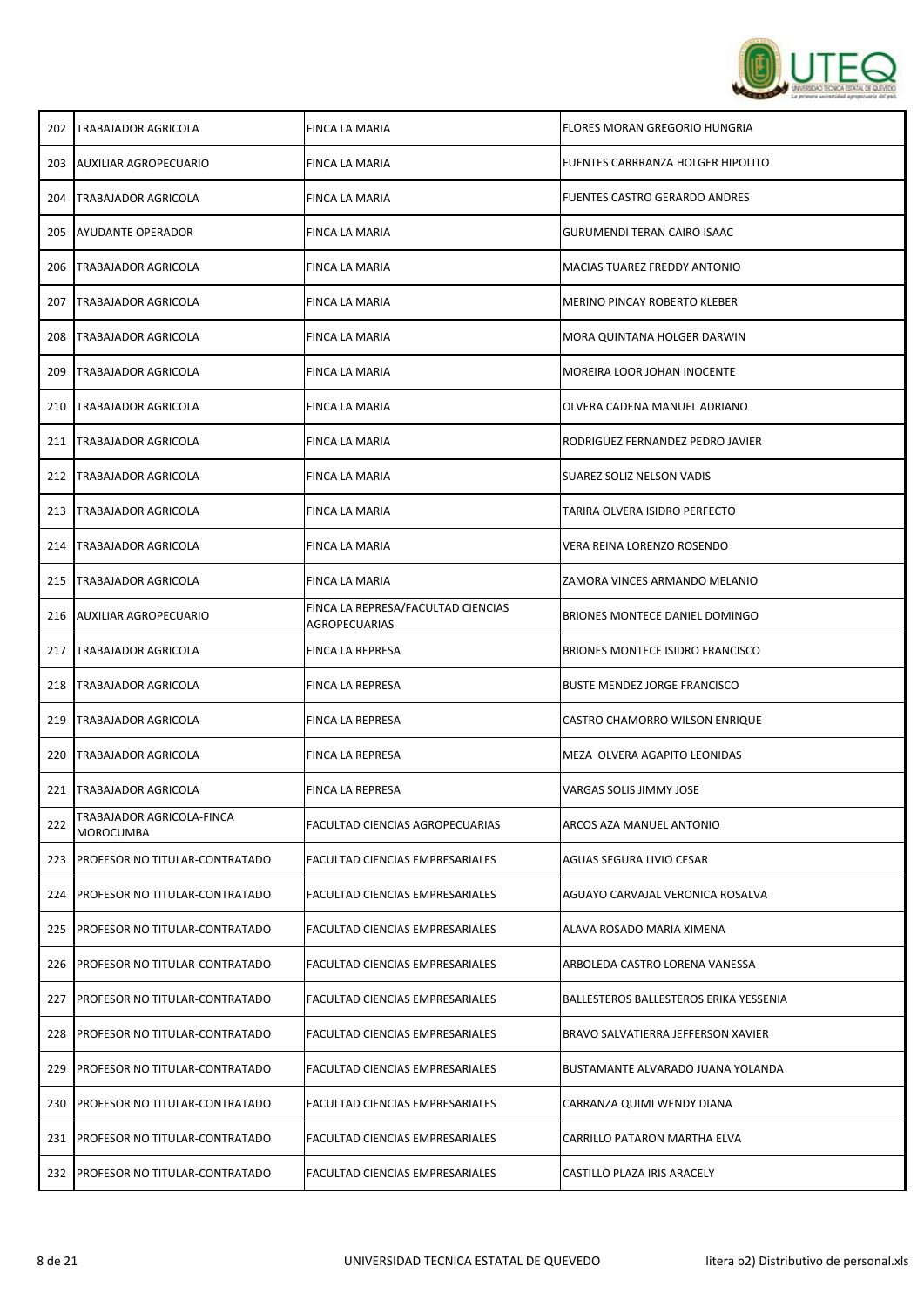

| 233 | <b>PROFESOR NO TITULAR-CONTRATADO</b>                 | <b>FACULTAD CIENCIAS EMPRESARIALES</b> | CHANG RIZO FRESIA SUSANA              |
|-----|-------------------------------------------------------|----------------------------------------|---------------------------------------|
| 234 | <b>PROFESOR NO TITULAR-CONTRATADO</b>                 | FACULTAD CIENCIAS EMPRESARIALES        | ESTRADA AGUILAR JAIME LEONARDO        |
| 235 | <b>PROFESOR NO TITULAR-CONTRATADO</b>                 | FACULTAD CIENCIAS EMPRESARIALES        | <b>GALLO FONSECA VICTOR TRAJANO</b>   |
| 236 | PROFESOR NO TITULAR-CONTRATADO                        | FACULTAD CIENCIAS EMPRESARIALES        | <b>GOMEZ PEREZ ROSA PATRICIA</b>      |
| 237 | PROFESOR NO TITULAR-CONTRATADO                        | FACULTAD CIENCIAS EMPRESARIALES        | GUILLIN LLANOS XIMENA MINSHELY        |
| 238 | PROFESOR NO TITULAR-CONTRATADO                        | FACULTAD CIENCIAS EMPRESARIALES        | MORA CARPIO WENDY TAMARA              |
| 239 | PROFESOR NO TITULAR-CONTRATADO                        | FACULTAD CIENCIAS EMPRESARIALES        | MORALES SORNOZA JOSE MANUEL           |
| 240 | PROFESOR NO TITULAR-CONTRATADO                        | FACULTAD CIENCIAS EMPRESARIALES        | MOSQUERA AREVALO ARTURO PATRICIO      |
| 241 | PROFESOR NO TITULAR-CONTRATADO                        | FACULTAD CIENCIAS EMPRESARIALES        | ORTEGA TAPIA IRMA GARDENIA            |
| 242 | <b>PROFESOR NO TITULAR-CONTRATADO</b>                 | FACULTAD CIENCIAS EMPRESARIALES        | PINOS ULLAURI CAROLA ALEXANDRA        |
| 243 | PROFESOR NO TITULAR-CONTRATADO                        | FACULTAD CIENCIAS EMPRESARIALES        | PLATA MURILLO LUIS ANTONIO            |
| 244 | PROFESOR NO TITULAR-CONTRATADO                        | FACULTAD CIENCIAS EMPRESARIALES        | PONCE ORDOÑEZ JESSICA ALEXANDRA       |
| 245 | PROFESOR NO TITULAR-CONTRATADO                        | FACULTAD CIENCIAS EMPRESARIALES        | RACINES MACIAS RUTH ELIZABETH         |
| 246 | PROFESOR NO TITULAR-CONTRATADO                        | FACULTAD CIENCIAS EMPRESARIALES        | RENDON GUERRA GINA DEL PILAR          |
| 247 | PROFESOR NO TITULAR-CONTRATADO                        | FACULTAD CIENCIAS EMPRESARIALES        | TRIANA LITARDO FREDDY ENRIQUE         |
| 248 | PROFESOR NO TITULAR-CONTRATADO                        | FACULTAD CIENCIAS EMPRESARIALES        | <b>VELEZ MENDOZA JIMMY FRANCISCO</b>  |
| 249 | PROFESOR NO TITULAR-CONTRATADO                        | FACULTAD CIENCIAS EMPRESARIALES        | VINUEZA PERALTA HUGO ANDRES           |
| 250 | <b>IPROFESOR NO TITULAR-CONTRATADO</b>                | <b>FACULTAD CIENCIAS EMPRESARIALES</b> | VIZUETA SILVA STEVEN DAVID            |
| 251 | PROFESOR TITULAR PRINCIPAL ESCALAFÓN<br><b>PREVIO</b> | <b>FACULTAD CIENCIAS EMPRESARIALES</b> | AGUIRRE VALVERDE DENNIS GUILLERMO     |
| 252 | PROFESOR TITULAR PRINCIPAL ESCALAFÓN<br><b>PREVIO</b> | <b>FACULTAD CIENCIAS EMPRESARIALES</b> | ANGAMARCA IZQUIERDO GUILLERMO REMIGIO |
| 253 | PROFESOR TITULAR AGREGADO NIVEL 1<br>GRADO 3          | FACULTAD CIENCIAS EMPRESARIALES        | AREVALO BRIONES KARINA PATRICIA       |
| 254 | PROFESOR TITULAR PRINCIPAL ESCALAFÓN<br><b>PREVIO</b> | FACULTAD CIENCIAS EMPRESARIALES        | <b>BAEZ OÑATE MARCOS VINICIO</b>      |
| 255 | PROFESOR TITULAR PRINCIPAL ESCALAFÓN<br><b>PREVIO</b> | FACULTAD CIENCIAS EMPRESARIALES        | <b>BAYAS VACA VICTOR HUGO</b>         |
| 256 | PROFESOR TITULAR PRINCIPAL ESCALAFÓN<br><b>PREVIO</b> | <b>FACULTAD CIENCIAS EMPRESARIALES</b> | BUCHELI ESPINOZA NELSON XAVIER        |
| 257 | PROFESOR TITULAR AGREGADO NIVEL 3<br>GRADO 5          | FACULTAD CIENCIAS EMPRESARIALES        | BUSTAMANTE FUENTES COLON SILVINO      |
| 258 | PROFESOR TITULAR AUXILIAR NIVEL 1<br>GRADO 1          | FACULTAD CIENCIAS EMPRESARIALES        | CADENA MIRANDA DIANA ISABEL           |
| 259 | PROFESOR TITULAR PRINCIPAL ESCALAFÓN<br><b>PREVIO</b> | FACULTAD CIENCIAS EMPRESARIALES        | CARREÑO RODRIGUEZ WASHINGTON VILLAMIL |
| 260 | PROFESOR TITULAR AUXILIAR NIVEL 1<br>GRADO 1          | FACULTAD CIENCIAS EMPRESARIALES        | CEDEÑO BRIONES ALEX GEOVANNY          |
| 261 | PROFESOR TITULAR AUXILIAR NIVEL 1<br>GRADO 1          | FACULTAD CIENCIAS EMPRESARIALES        | CERVANTES MOLINA XIMENA PAOLA         |
| 262 | PROFESOR TITULAR PRINCIPAL ESCALAFÓN<br><b>PREVIO</b> | FACULTAD CIENCIAS EMPRESARIALES        | FRANCO CEDEÑO FLOR JANETH             |
| 263 | PROFESOR TITULAR PRINCIPAL ESCALAFÓN<br>PREVIO        | FACULTAD CIENCIAS EMPRESARIALES        | GALLARDO HAON WASHINGTON RAMIRO       |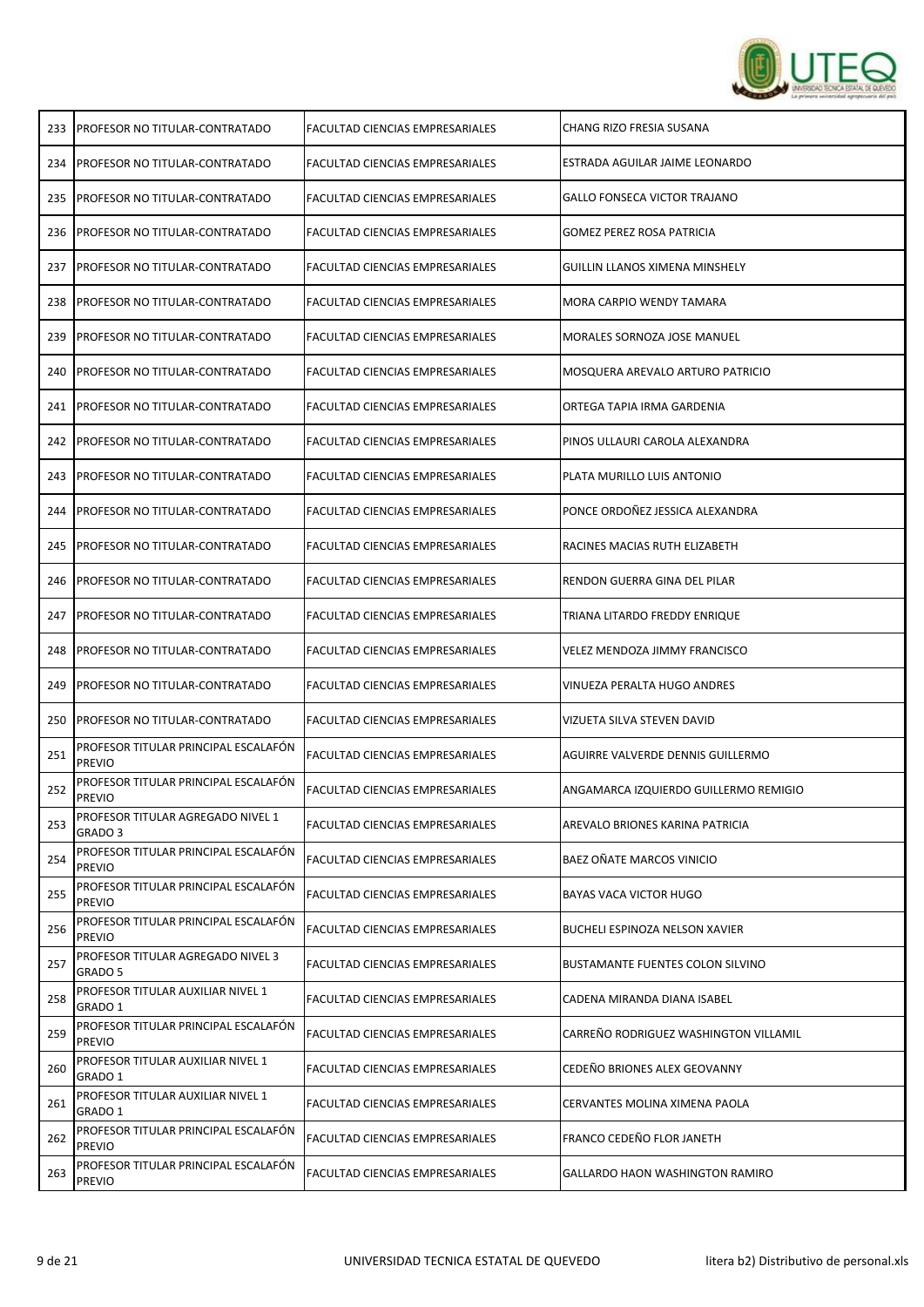

| PROFESOR TITULAR PRINCIPAL ESCALAFÓN<br><b>PREVIO</b> | FACULTAD CIENCIAS EMPRESARIALES        | <b>GONZAGA SARMIENTO LUIS EDUARDO</b>  |
|-------------------------------------------------------|----------------------------------------|----------------------------------------|
| PROFESOR TITULAR PRINCIPAL ESCALAFÓN<br><b>PREVIO</b> | FACULTAD CIENCIAS EMPRESARIALES        | HERRERA VACA MIGUEL ANGEL              |
| PROFESOR TITULAR PRINCIPAL ESCALAFÓN<br><b>PREVIO</b> | FACULTAD CIENCIAS EMPRESARIALES        | INTRIAGO ZAMORA ENRIQUE NARCISO        |
| PROFESOR TITULAR AUXILIAR                             | FACULTAD CIENCIAS EMPRESARIALES        | LITARDO CAICEDO CESAR ERNESTO          |
| PROFESOR TITULAR PRINCIPAL ESCALAFÓN<br><b>PREVIO</b> | FACULTAD CIENCIAS EMPRESARIALES        | MATA ANCHUNDIA DEYANIRA DIGNA          |
| PROFESOR TITULAR AUXILIAR NIVEL 1<br>GRADO 1          | FACULTAD CIENCIAS EMPRESARIALES        | MIRANDA ULLON PEDRO CLAVEL             |
| PROFESOR TITULAR PRINCIPAL ESCALAFÓN<br><b>PREVIO</b> | FACULTAD CIENCIAS EMPRESARIALES        | MUÑOZ HEREDIA CESAR ENRIQUE            |
| PROFESOR TITULAR PRINCIPAL ESCALAFÓN<br><b>PREVIO</b> | FACULTAD CIENCIAS EMPRESARIALES        | MUÑOZ RODRIGUEZ RAFAEL JACINTO         |
| PROFESOR TITULAR AGREGADO NIVEL 1<br>GRADO 3          | FACULTAD CIENCIAS EMPRESARIALES        | PACHAR LOPEZ MARIA AUXILIADORA         |
| PROFESOR TITULAR AGREGADO NIVEL 1<br>GRADO 3          | FACULTAD CIENCIAS EMPRESARIALES        | PALMA LEON AIDA MARIBEL                |
| PROFESOR TITULAR AUXILIAR NIVEL 1<br>GRADO 1          | FACULTAD CIENCIAS EMPRESARIALES        | PARRA GAVILANES DANIEL ALBERTO         |
| PROFESOR TITULAR PRINCIPAL ESCALAFÓN<br><b>PREVIO</b> | FACULTAD CIENCIAS EMPRESARIALES        | PEREZ AREVALO MARIO ALEJANDRO          |
| PROFESOR TITULAR PRINCIPAL ESCALAFÓN<br><b>PREVIO</b> | FACULTAD CIENCIAS EMPRESARIALES        | PEREZ JUEZ ERNESTO JAVIER              |
| PROFESOR TITULAR PRINCIPAL ESCALAFÓN<br><b>PREVIO</b> | FACULTAD CIENCIAS EMPRESARIALES        | PURCACHI AGUIRRE WALTHER BOANERGE      |
| PROFESOR TITULAR PRINCIPAL ESCALAFÓN<br><b>PREVIO</b> | FACULTAD CIENCIAS EMPRESARIALES        | RAMIREZ CHAVEZ MAXIMO ABEL             |
| PROFESOR TITULAR PRINCIPAL ESCALAFÓN<br><b>PREVIO</b> | FACULTAD CIENCIAS EMPRESARIALES        | REYES CEVALLOS MAGALY NARCISA DE JESUS |
| PROFESOR TITULAR AUXILIAR NIVEL 1<br>GRADO 1          | FACULTAD CIENCIAS EMPRESARIALES        | RIVERA VELASCO JOSE LUIS               |
| PROFESOR TITULAR AGREGADO NIVEL 1<br>GRADO 3          | FACULTAD CIENCIAS EMPRESARIALES        | RODRIGUEZ ANGULO DOMINGA ERNESTINA     |
| PROFESOR TITULAR AUXILIAR NIVEL 1<br>GRADO 1          | FACULTAD CIENCIAS EMPRESARIALES        | SANDOVAL CUJI MARTHA MATILDE           |
| PROFESOR TITULAR AGREGADO NIVEL 1<br>GRADO 3          | FACULTAD CIENCIAS EMPRESARIALES        | TACHONG ALENCASTRO LAURA               |
| PROFESOR TITULAR PRINCIPAL ESCALAFÓN<br><b>PREVIO</b> | FACULTAD CIENCIAS EMPRESARIALES        | TORRES SEGARRA CARLOS VICENTE          |
| PROFESOR TITULAR PRINCIPAL ESCALAFÓN<br><b>PREVIO</b> | FACULTAD CIENCIAS EMPRESARIALES        | VELASCO BARAHONA VICTORIA BIRMANIA     |
| PROFESOR TITULAR PRINCIPAL ESCALAFÓN<br><b>PREVIO</b> | FACULTAD CIENCIAS EMPRESARIALES        | VILLALVA ABARCA GUALBERTO RAFAEL       |
| PROFESOR TITULAR AUXILIAR NIVEL 1<br>GRADO 1          | FACULTAD CIENCIAS EMPRESARIALES        | VINUEZA MENDOZA GLENN WALTER           |
| PROFESOR TITULAR PRINCIPAL ESCALAFÓN<br><b>PREVIO</b> | FACULTAD CIENCIAS EMPRESARIALES        | YEPEZ YANEZ ANGEL BOLIVAR              |
| PROFESOR TITULAR AGREGADO NIVEL 1<br>GRADO 3          | FACULTAD CIENCIAS EMPRESARIALES        | ZAMBRANO BARROS NUVIA AURORA           |
| PROFESOR TITULAR PRINCIPAL ESCALAFÓN<br><b>PREVIO</b> | <b>FACULTAD CIENCIAS EMPRESARIALES</b> | ZAMBRANO MEDRANDA LUIS AMABLE          |
| PROFESOR NO TITULAR-CONTRATADO                        | UNIDAD DE ESTUDIOS A DISTANCIA         | NUÑEZ BARTOLOME ELIZABETH JULIANA      |
|                                                       | UNIDAD DE ESTUDIOS A DISTANCIA         | ULLON PEREZ MARGARITA CLEMENCIA        |
| PROFESOR TITULAR AGREGADO NIVEL 1<br>GRADO 3          | UNIDAD DE ESTUDIOS A DISTANCIA         | HARO CHONG ALEXANDRA ELIZABETH         |
| PROFESOR TITULAR AUXILIAR NIVEL 1<br>GRADO 1          | UNIDAD DE ESTUDIOS A DISTANCIA         | RAMIREZ CHAVEZ ELICEO                  |
|                                                       | <b>PROFESOR NO TITULAR-CONTRATADO</b>  |                                        |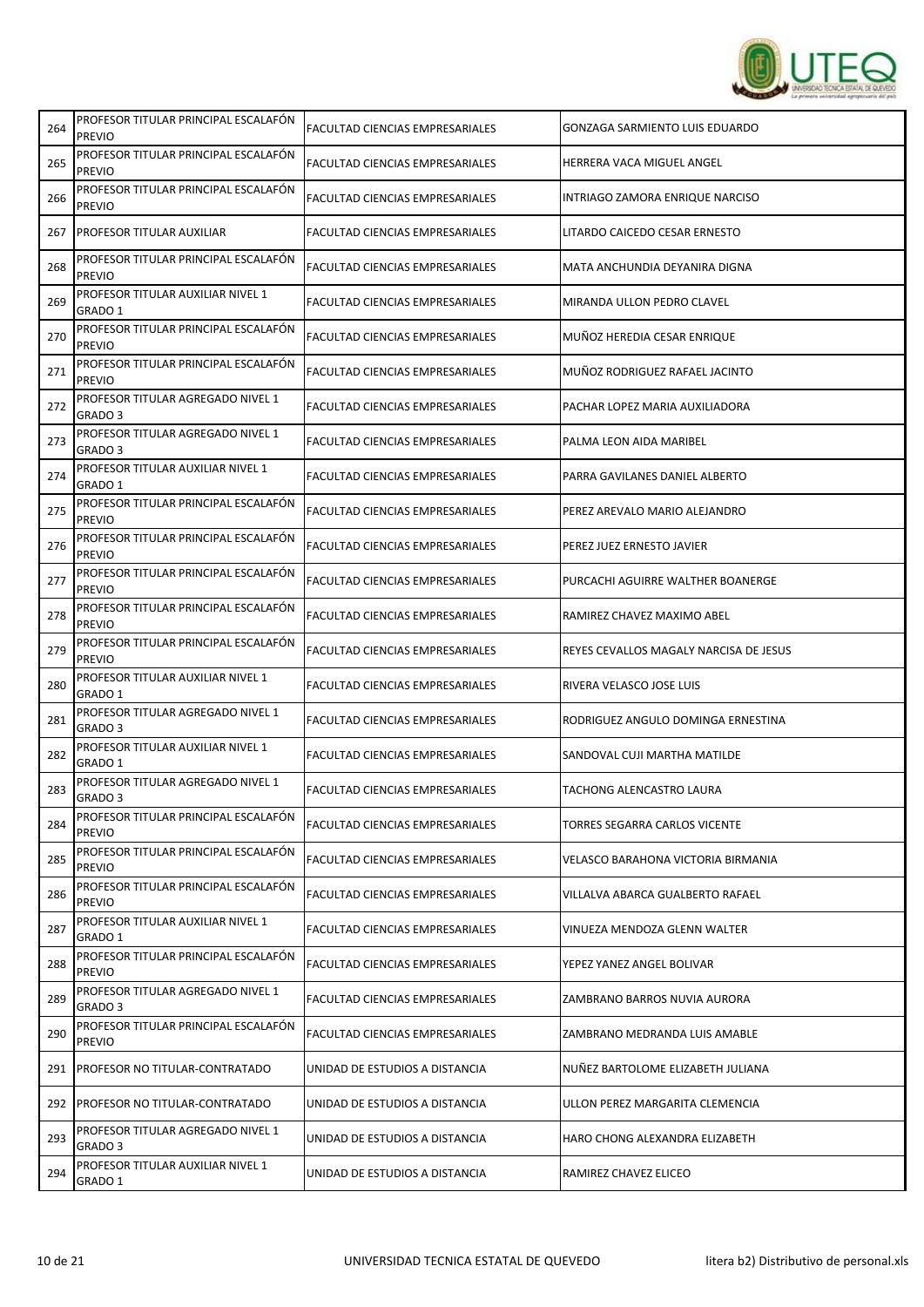

| 295 | PROFESOR TITULAR AGREGADO NIVEL 1<br>GRADO 3 | UNIDAD DE ESTUDIOS A DISTANCIA                             | VILLARROEL PUMA MARCO FERNANDO        |
|-----|----------------------------------------------|------------------------------------------------------------|---------------------------------------|
| 296 | <b>PROFESOR NO TITULAR-CONTRATADO</b>        | FACULTAD DE CIENCIAS SOCIALES, ECONÓMICAS<br>Y FINANCIERAS | ABRIL RUIZ IVETH CAROLINA             |
| 297 | <b>IPROFESOR NO TITULAR-CONTRATADO</b>       | FACULTAD DE CIENCIAS SOCIALES, ECONÓMICAS<br>Y FINANCIERAS | <b>BAZURTO BRAVO GARY NELSON</b>      |
| 298 | PROFESOR NO TITULAR-CONTRATADO               | FACULTAD DE CIENCIAS SOCIALES, ECONÓMICAS<br>Y FINANCIERAS | BERNAL YAMUCA JORGE LUIS              |
| 299 | PROFESOR NO TITULAR-CONTRATADO               | FACULTAD DE CIENCIAS SOCIALES, ECONÓMICAS<br>Y FINANCIERAS | BETANCOURT LUDEÑA KAREN LISBETH       |
| 300 | PROFESOR NO TITULAR-CONTRATADO               | FACULTAD DE CIENCIAS SOCIALES, ECONÓMICAS<br>Y FINANCIERAS | BRIONES ZAMBRANO MARIUXY ESTEFANIA    |
| 301 | PROFESOR NO TITULAR-CONTRATADO               | FACULTAD DE CIENCIAS SOCIALES, ECONÓMICAS<br>Y FINANCIERAS | <b>BUSTAMANTE VERA FREDDY HERNAN</b>  |
| 302 | PROFESOR NO TITULAR-CONTRATADO               | FACULTAD DE CIENCIAS SOCIALES, ECONÓMICAS<br>Y FINANCIERAS | CABRERA GARCIA MELISA VICTORIA        |
| 303 | PROFESOR NO TITULAR-CONTRATADO               | FACULTAD DE CIENCIAS SOCIALES, ECONÓMICAS<br>Y FINANCIERAS | CHICAIZA CHICAIZA ROSA MARIA          |
| 304 | <b>PROFESOR NO TITULAR-CONTRATADO</b>        | FACULTAD DE CIENCIAS SOCIALES, ECONÓMICAS<br>Y FINANCIERAS | ESTUPIÑAN LINCE MARIA LORENA          |
| 305 | <b>PROFESOR NO TITULAR-CONTRATADO</b>        | FACULTAD DE CIENCIAS SOCIALES, ECONÓMICAS<br>Y FINANCIERAS | <b>GILER MACIAS SINTIA MONSERRATE</b> |
| 306 | PROFESOR NO TITULAR-CONTRATADO               | FACULTAD DE CIENCIAS SOCIALES, ECONÓMICAS<br>Y FINANCIERAS | <b>GOMEZ GUTIERREZ FELIX LORENZO</b>  |
| 307 | PROFESOR NO TITULAR-CONTRATADO               | FACULTAD DE CIENCIAS SOCIALES, ECONÓMICAS<br>Y FINANCIERAS | <b>GUTIERREZ LARA VICTOR EDUARDO</b>  |
| 308 | PROFESOR NO TITULAR-CONTRATADO               | FACULTAD DE CIENCIAS SOCIALES, ECONÓMICAS<br>Y FINANCIERAS | LANDABURU MENDOZA JIMMY RAFAEL        |
| 309 | PROFESOR NO TITULAR-CONTRATADO               | FACULTAD DE CIENCIAS SOCIALES, ECONÓMICAS<br>Y FINANCIERAS | LOPEZ GARCES MONICA PAOLA             |
| 310 | PROFESOR NO TITULAR-CONTRATADO               | FACULTAD DE CIENCIAS SOCIALES, ECONÓMICAS<br>Y FINANCIERAS | MACIAS VELIZ JOSE NOLBERTO            |
| 311 | PROFESOR NO TITULAR-CONTRATADO               | FACULTAD DE CIENCIAS SOCIALES, ECONÓMICAS<br>Y FINANCIERAS | MALDONADO CASTRO ANGEL BORIS          |
| 312 | <b>PROFESOR NO TITULAR-CONTRATADO</b>        | FACULTAD DE CIENCIAS SOCIALES, ECONÓMICAS<br>Y FINANCIERAS | <b>MORALES HAZ MANUEL FRANCISCO</b>   |
| 313 | <b>PROFESOR NO TITULAR-CONTRATADO</b>        | FACULTAD DE CIENCIAS SOCIALES, ECONÓMICAS<br>Y FINANCIERAS | MORALES INGUILLAY PEDRO FERNANDO      |
| 314 | PROFESOR NO TITULAR-CONTRATADO               | FACULTAD DE CIENCIAS SOCIALES, ECONÓMICAS<br>Y FINANCIERAS | MORENO SUQUILANDA EDGAR ALAN          |
| 315 | <b>PROFESOR NO TITULAR-CONTRATADO</b>        | FACULTAD DE CIENCIAS SOCIALES, ECONÓMICAS<br>Y FINANCIERAS | QUISHPE CHANGO SEGUNDO CARLOS         |
| 316 | <b>PROFESOR NO TITULAR-CONTRATADO</b>        | FACULTAD DE CIENCIAS SOCIALES, ECONÓMICAS<br>Y FINANCIERAS | RIVADENEIRA ZAMBRANO MARIA ANGELICA   |
| 317 | <b>PROFESOR NO TITULAR-CONTRATADO</b>        | FACULTAD DE CIENCIAS SOCIALES, ECONÓMICAS<br>Y FINANCIERAS | TARANTO HAON FRANKLIN XAVIER          |
| 318 | PROFESOR NO TITULAR-CONTRATADO               | FACULTAD DE CIENCIAS SOCIALES, ECONÓMICAS<br>Y FINANCIERAS | VELOZ SEGURA ELIZABETH ALEXANDRA      |
| 319 | PROFESOR NO TITULAR-CONTRATADO               | FACULTAD CIENCIAS AGROPECUARIAS                            | BATISTA CASACO AIME ROSARIO           |
| 320 | PROFESOR NO TITULAR-CONTRATADO               | FACULTAD CIENCIAS AGROPECUARIAS                            | CABEZAS GUERRERO MILTON FERNANDO      |
| 321 | PROFESOR NO TITULAR-CONTRATADO               | FACULTAD CIENCIAS AGROPECUARIAS                            | CEDEÑO MUÑOZ JOEL ALBERTO             |
| 322 | PROFESOR NO TITULAR-CONTRATADO               | FACULTAD CIENCIAS AGROPECUARIAS                            | COELLO VERA ADALBERTO ANTONIO         |
| 323 | PROFESOR NO TITULAR-CONTRATADO               | FACULTAD CIENCIAS AGROPECUARIAS                            | CRUZ ROSERO NICOLAS JAVIER            |
| 324 | PROFESOR NO TITULAR-CONTRATADO               | FACULTAD CIENCIAS AGROPECUARIAS                            | EGUEZ ENRIQUEZ ERICK ALBERTO          |
| 325 | PROFESOR NO TITULAR-CONTRATADO               | FACULTAD CIENCIAS AGROPECUARIAS                            | <b>GARCIA COX WALTER OSCAR</b>        |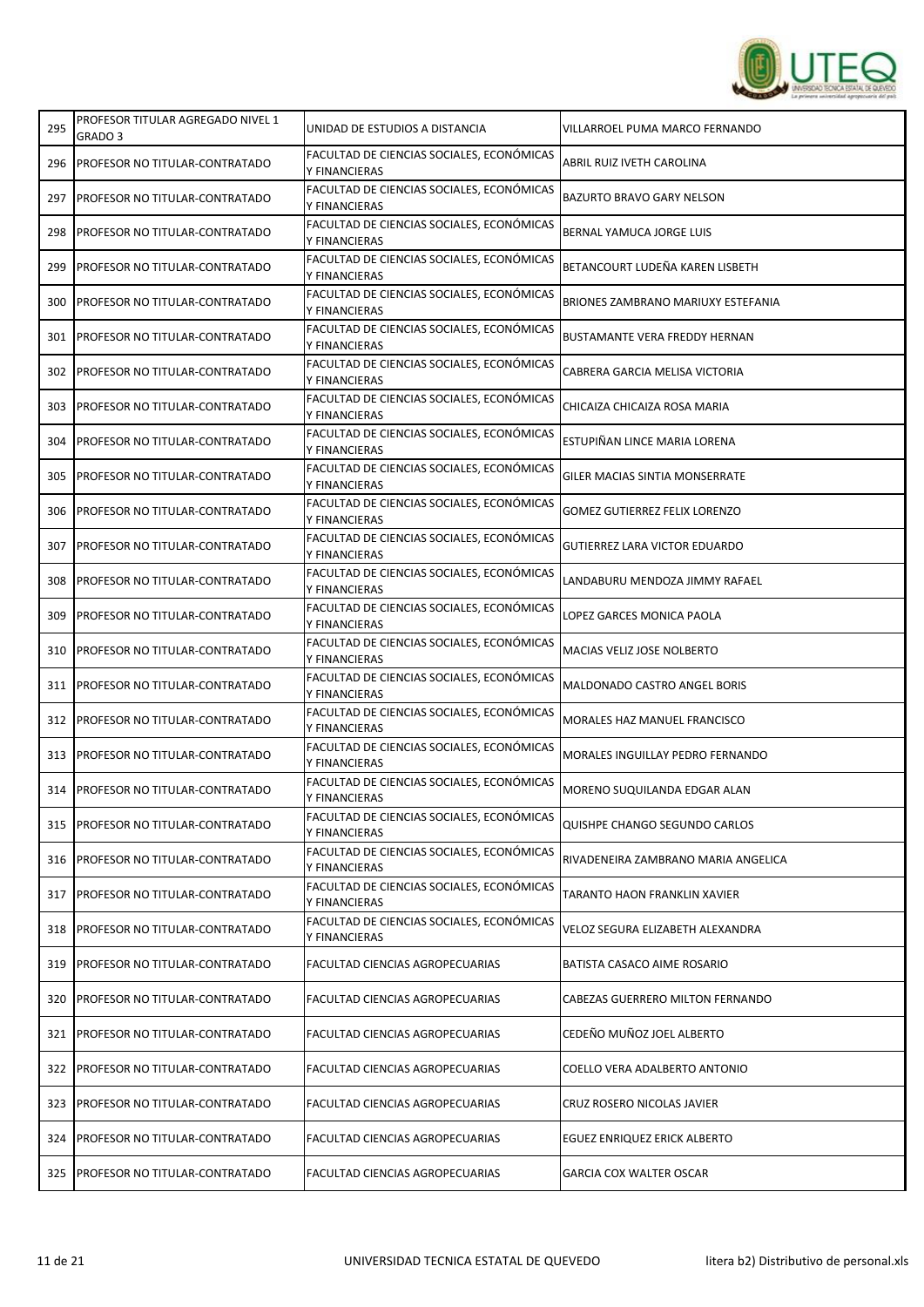

| 326 | <b>PROFESOR NO TITULAR-CONTRATADO</b>                   | FACULTAD CIENCIAS AGROPECUARIAS        | <b>GUAMAN SARANGO VICTOR MANUEL</b> |
|-----|---------------------------------------------------------|----------------------------------------|-------------------------------------|
| 327 | <b>IPROFESOR NO TITULAR-CONTRATADO</b>                  | FACULTAD CIENCIAS AGROPECUARIAS        | HEREDIA RENGIFO MARCO GERARDO       |
| 328 | PROFESOR NO TITULAR-CONTRATADO                          | FACULTAD CIENCIAS AGROPECUARIAS        | HERRERA EGUEZ FAVIO EDUARDO         |
| 329 | PROFESOR NO TITULAR-CONTRATADO                          | FACULTAD CIENCIAS AGROPECUARIAS        | JALCA ZAMBRANO IVONNE ROCIO         |
| 330 | PROFESOR NO TITULAR-CONTRATADO                          | FACULTAD CIENCIAS AGROPECUARIAS        | JIMENEZ ROMERO EDWIN MIGUEL         |
| 331 | <b>PROFESOR NO TITULAR-CONTRATADO</b>                   | FACULTAD CIENCIAS AGROPECUARIAS        | LLERENA RAMOS LUIS TARQUINO         |
| 332 | PROFESOR NO TITULAR-CONTRATADO                          | FACULTAD CIENCIAS AGROPECUARIAS        | MARIN CUEVAS CARMEN VICTORIA        |
| 333 | PROFESOR NO TITULAR-CONTRATADO                          | FACULTAD CIENCIAS AGROPECUARIAS        | MEZA BONE FABRICIO FABIAN           |
| 334 | PROFESOR NO TITULAR-CONTRATADO                          | FACULTAD CIENCIAS AGROPECUARIAS        | MEZA BONE CARLOS JAVIER             |
| 335 | <b>IPROFESOR NO TITULAR-CONTRATADO</b>                  | FACULTAD CIENCIAS AGROPECUARIAS        | MONGE FREILE MARLON FERNANDO        |
| 336 | PROFESOR NO TITULAR-CONTRATADO                          | FACULTAD CIENCIAS AGROPECUARIAS        | MONGE GARCIA GUSTAVO VINICIO        |
| 337 | PROFESOR NO TITULAR-CONTRATADO                          | <b>FACULTAD CIENCIAS AGROPECUARIAS</b> | ORRALA ICAZA MARTIN ITALO           |
| 338 | PROFESOR NO TITULAR-CONTRATADO                          | FACULTAD CIENCIAS AGROPECUARIAS        | ORTIZ LOZADA ELIZABETH AUXILIADORA  |
| 339 | PROFESOR NO TITULAR-CONTRATADO                          | FACULTAD CIENCIAS AGROPECUARIAS        | PALMA LEON ROXANNA PATRICIA         |
| 340 | PROFESOR NO TITULAR-CONTRATADO                          | FACULTAD CIENCIAS AGROPECUARIAS        | PASTOR ROMERO KARINA SUSANA         |
| 341 | PROFESOR NO TITULAR-CONTRATADO                          | FACULTAD CIENCIAS AGROPECUARIAS        | RAMOS CORRALES PABLO CESAR          |
| 342 | PROFESOR NO TITULAR-CONTRATADO                          | FACULTAD CIENCIAS AGROPECUARIAS        | RIVAS MENDOZA KEVIN LARRY           |
| 343 | <b>PROFESOR NO TITULAR-CONTRATADO</b>                   | FACULTAD CIENCIAS AGROPECUARIAS        | RIVERO HERRADA MARISOL              |
| 344 | PROFESOR NO TITULAR-CONTRATADO                          | FACULTAD CIENCIAS AGROPECUARIAS        | SANTANA ALVARADO WILMER HUMBERTO    |
| 345 | PROFESOR NO TITULAR-CONTRATADO                          | FACULTAD CIENCIAS AGROPECUARIAS        | SOLANO APUNTES EDISON HIDALGO       |
| 346 | <b>PROFESOR NO TITULAR-CONTRATADO</b>                   | FACULTAD CIENCIAS AGROPECUARIAS        | VILLAMAR TORRES RONALD OSWALDO      |
| 347 | <b>PROFESOR NO TITULAR-CONTRATADO</b>                   | FACULTAD CIENCIAS AGROPECUARIAS        | YANEZ CAJO DANILO JAVIER            |
| 348 | PROFESOR NO TITULAR-CONTRATADO                          | FACULTAD CIENCIAS AGROPECUARIAS        | YEPEZ MACIAS PIEDAD FRANCISCA       |
| 349 | PROFESOR TITULAR AGREGADO NIVEL 1<br>GRADO <sub>3</sub> | FACULTAD CIENCIAS AGROPECUARIAS        | ABASOLO PACHECO FERNANDO            |
| 350 | PROFESOR TITULAR AGREGADO NIVEL 1<br>GRADO 3            | FACULTAD CIENCIAS AGROPECUARIAS        | ALVAREZ PERDOMO GUIDO RODOLFO       |
| 351 | PROFESOR TITULAR AGREGADO ESCALAFÓN<br><b>PREVIO</b>    | FACULTAD CIENCIAS AGROPECUARIAS        | ARGUELLO NUÑEZ TITO GERMAN          |
| 352 | PROFESOR TITULAR PRINCIPAL NIVEL 1<br>GRADO 6           | FACULTAD CIENCIAS AGROPECUARIAS        | AVELLANEDA CEVALLOS JUAN HUMBERTO   |
| 353 | PROFESOR TITULAR AUXILIAR NIVEL 1<br>GRADO 1            | FACULTAD CIENCIAS AGROPECUARIAS        | CABEZAS CONGO RONALD ROBERTO        |
| 354 | PROFESOR TITULAR AGREGADO NIVEL 1<br>GRADO 3            | FACULTAD CIENCIAS AGROPECUARIAS        | CADME AREVALO MARIA LORENA          |
| 355 | PROFESOR TITULAR PRINCIPAL ESCALAFÓN<br><b>PREVIO</b>   | FACULTAD CIENCIAS AGROPECUARIAS        | CAMPI ORTIZ WELLINGTON DAVID        |
| 356 | PROFESOR TITULAR PRINCIPAL NIVEL 1<br>GRADO 6           | FACULTAD CIENCIAS AGROPECUARIAS        | CANCHIGNIA MARTINEZ HAYRON FABRICIO |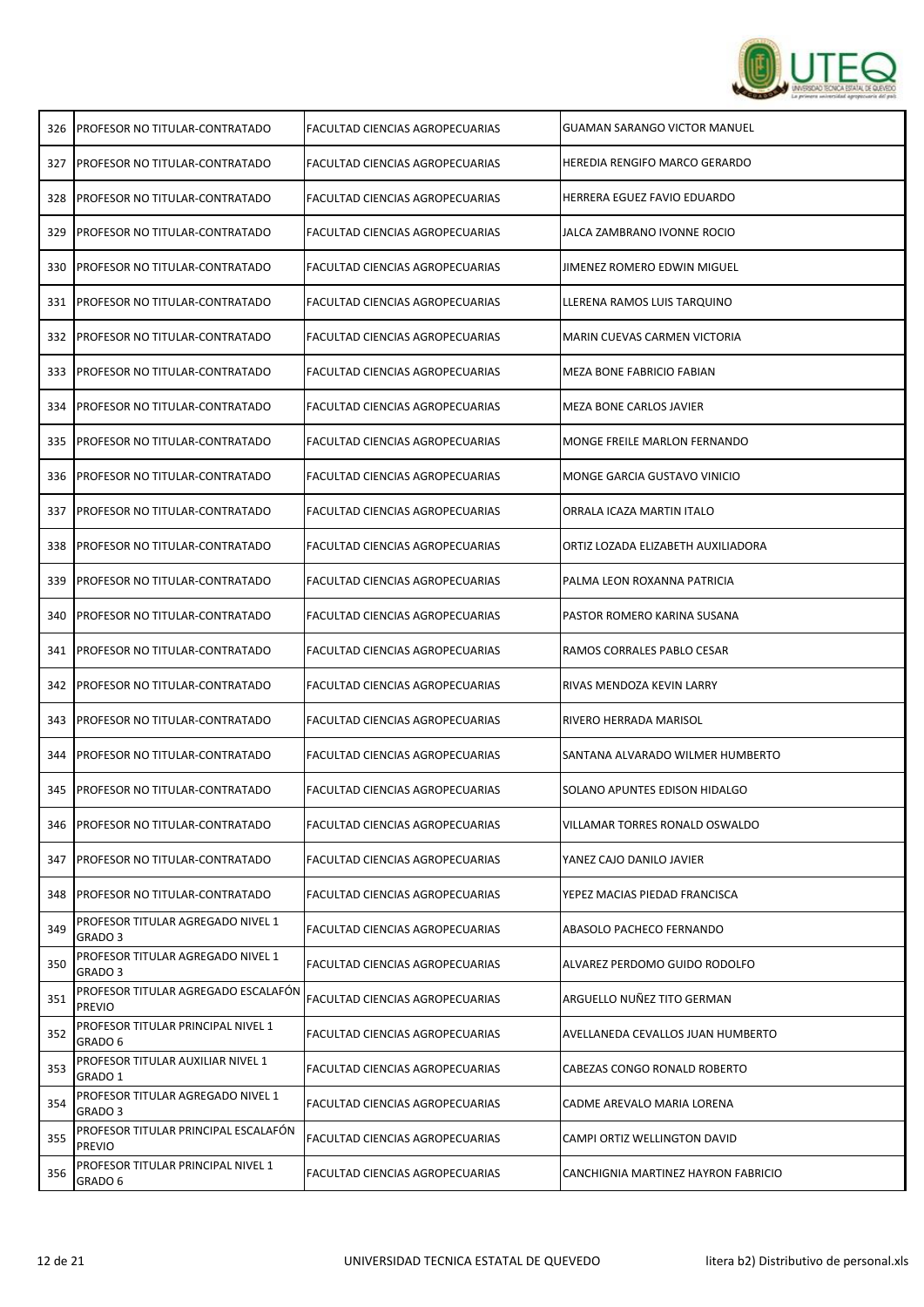

| 357 | PROFESOR TITULAR PRINCIPAL ESCALAFÓN<br><b>PREVIO</b>   | FACULTAD CIENCIAS AGROPECUARIAS | CARRANZA CUSME SANTIAGO ROBERTO       |
|-----|---------------------------------------------------------|---------------------------------|---------------------------------------|
| 358 | PROFESOR TITULAR AUXILIAR NIVEL 1<br>GRADO 1            | FACULTAD CIENCIAS AGROPECUARIAS | CEVALLOS FALQUEZ ORLY FERNANDO        |
| 359 | PROFESOR TITULAR AGREGADO NIVEL 1<br>GRADO <sub>3</sub> | FACULTAD CIENCIAS AGROPECUARIAS | CRESPO GUTIERREZ ROMMEL SANTIAGO      |
| 360 | PROFESOR TITULAR AGREGADO NIVEL 1<br>GRADO 3            | FACULTAD CIENCIAS AGROPECUARIAS | ESPINOSA CARRILLO JOSE FRANCISCO      |
| 361 | PROFESOR TITULAR AGREGADO NIVEL 3<br>GRADO 5            | FACULTAD CIENCIAS AGROPECUARIAS | ESPINOZA GUERRA ITALO FERNANDO        |
| 362 | PROFESOR TITULAR PRINCIPAL ESCALAFÓN<br><b>PREVIO</b>   | FACULTAD CIENCIAS AGROPECUARIAS | ESTUPIÑAN VELIZ KLEBER ANTONIO        |
| 363 | PROFESOR TITULAR AGREGADO NIVEL 1<br>GRADO 3            | FACULTAD CIENCIAS AGROPECUARIAS | <b>GAIBOR FERNANDEZ RAMIRO</b>        |
| 364 | PROFESOR TITULAR AGREGADO NIVEL 1<br>GRADO 3            | FACULTAD CIENCIAS AGROPECUARIAS | GODOY ESPINOZA VICTOR HUGO            |
| 365 | PROFESOR TITULAR AUXILIAR NIVEL 1<br>GRADO 1            | FACULTAD CIENCIAS AGROPECUARIAS | <b>GODOY MONTIEL LUIS ALBERTO</b>     |
| 366 | PROFESOR TITULAR AGREGADO NIVEL 1<br>GRADO 3            | FACULTAD CIENCIAS AGROPECUARIAS | GONZALEZ VELEZ MARTIN ARMANDO         |
| 367 | PROFESOR TITULAR AGREGADO NIVEL 1<br>GRADO 3            | FACULTAD CIENCIAS AGROPECUARIAS | <b>GRANADOS RIVAS YANILA ESTHER</b>   |
| 368 | PROFESOR TITULAR AUXILIAR NIVEL 1<br>GRADO 1            | FACULTAD CIENCIAS AGROPECUARIAS | <b>GUERRERO CHUEZ RAQUEL VERONICA</b> |
| 369 | PROFESOR TITULAR AUXILIAR NIVEL 1<br>GRADO 1            | FACULTAD CIENCIAS AGROPECUARIAS | GUEVARA SANTANA FREDDY JAVIER         |
| 370 | PROFESOR TITULAR PRINCIPAL ESCALAFÓN<br><b>PREVIO</b>   | FACULTAD CIENCIAS AGROPECUARIAS | JACOME LOPEZ GERMAN ALEXANDER         |
| 371 | PROFESOR TITULAR AUXILIAR NIVEL 1<br>GRADO 1            | FACULTAD CIENCIAS AGROPECUARIAS | MARTINEZ CHEVEZ MALENA                |
| 372 | PROFESOR TITULAR AGREGADO NIVEL 1<br>GRADO 3            | FACULTAD CIENCIAS AGROPECUARIAS | MEDINA VILLACIS MARLENE               |
| 373 | PROFESOR TITULAR AUXILIAR NIVEL 1<br>GRADO 1            | FACULTAD CIENCIAS AGROPECUARIAS | MENACE ALMEA MOISES ARTURO            |
| 374 | PROFESOR TITULAR AGREGADO NIVEL 1<br>GRADO 3            | FACULTAD CIENCIAS AGROPECUARIAS | MESTANZA UQUILLAS CAMILO ALEXANDER    |
| 375 | PROFESOR TITULAR AUXILIAR NIVEL 1<br>GRADO 1            | FACULTAD CIENCIAS AGROPECUARIAS | <b>MEZA BONE GARI ALEX</b>            |
| 376 | PROFESOR TITULAR PRINCIPAL ESCALAFÓN<br><b>PREVIO</b>   | FACULTAD CIENCIAS AGROPECUARIAS | MONTENEGRO VIVAS LEON BOLIVAR         |
| 377 | PROFESOR TITULAR PRINCIPAL NIVEL 1<br>GRADO 6           | FACULTAD CIENCIAS AGROPECUARIAS | MORANTE CARRIEL JAIME ALFREDO         |
| 378 | PROFESOR TITULAR AGREGADO NIVEL 1<br>GRADO 3            | FACULTAD CIENCIAS AGROPECUARIAS | MUÑOZ MARCILLO JOSE LUIS              |
| 379 | PROFESOR TITULAR PRINCIPAL ESCALAFÓN<br><b>PREVIO</b>   | FACULTAD CIENCIAS AGROPECUARIAS | MUÑOZ RODRIGUEZ JORGE GEOVANNY        |
| 380 | PROFESOR TITULAR PRINCIPAL NIVEL 1<br>GRADO 6           | FACULTAD CIENCIAS AGROPECUARIAS | NIETO RODRIGUEZ JOSE ENRIQUE          |
| 381 | PROFESOR TITULAR AGREGADO NIVEL 1<br>GRADO 3            | FACULTAD CIENCIAS AGROPECUARIAS | PELAEZ MENDOZA FRANKLIN RODRIGO       |
| 382 | PROFESOR TITULAR PRINCIPAL ESCALAFÓN<br><b>PREVIO</b>   | FACULTAD CIENCIAS AGROPECUARIAS | PLAZA ZAMBRANO PAULA MARISOL          |
| 383 | PROFESOR TITULAR PRINCIPAL ESCALAFÓN<br><b>PREVIO</b>   | FACULTAD CIENCIAS AGROPECUARIAS | RAMOS MARTINEZ FLAVIO RAUL            |
| 384 | PROFESOR TITULAR AUXILIAR NIVEL 1<br>GRADO 1            | FACULTAD CIENCIAS AGROPECUARIAS | SABANDO AVILA FREDDY AGUSTIN          |
| 385 | PROFESOR TITULAR PRINCIPAL ESCALAFÓN<br><b>PREVIO</b>   | FACULTAD CIENCIAS AGROPECUARIAS | SANCHEZ LAIÑO ADOLFO RODOLFO          |
| 386 | PROFESOR TITULAR PRINCIPAL ESCALAFÓN<br><b>PREVIO</b>   | FACULTAD CIENCIAS AGROPECUARIAS | SAUCEDO AGUIAR SILVIA GICELA          |
| 387 | PROFESOR TITULAR PRINCIPAL ESCALAFÓN<br><b>PREVIO</b>   | FACULTAD CIENCIAS AGROPECUARIAS | SIMBA OCHOA LUIS FERNANDO             |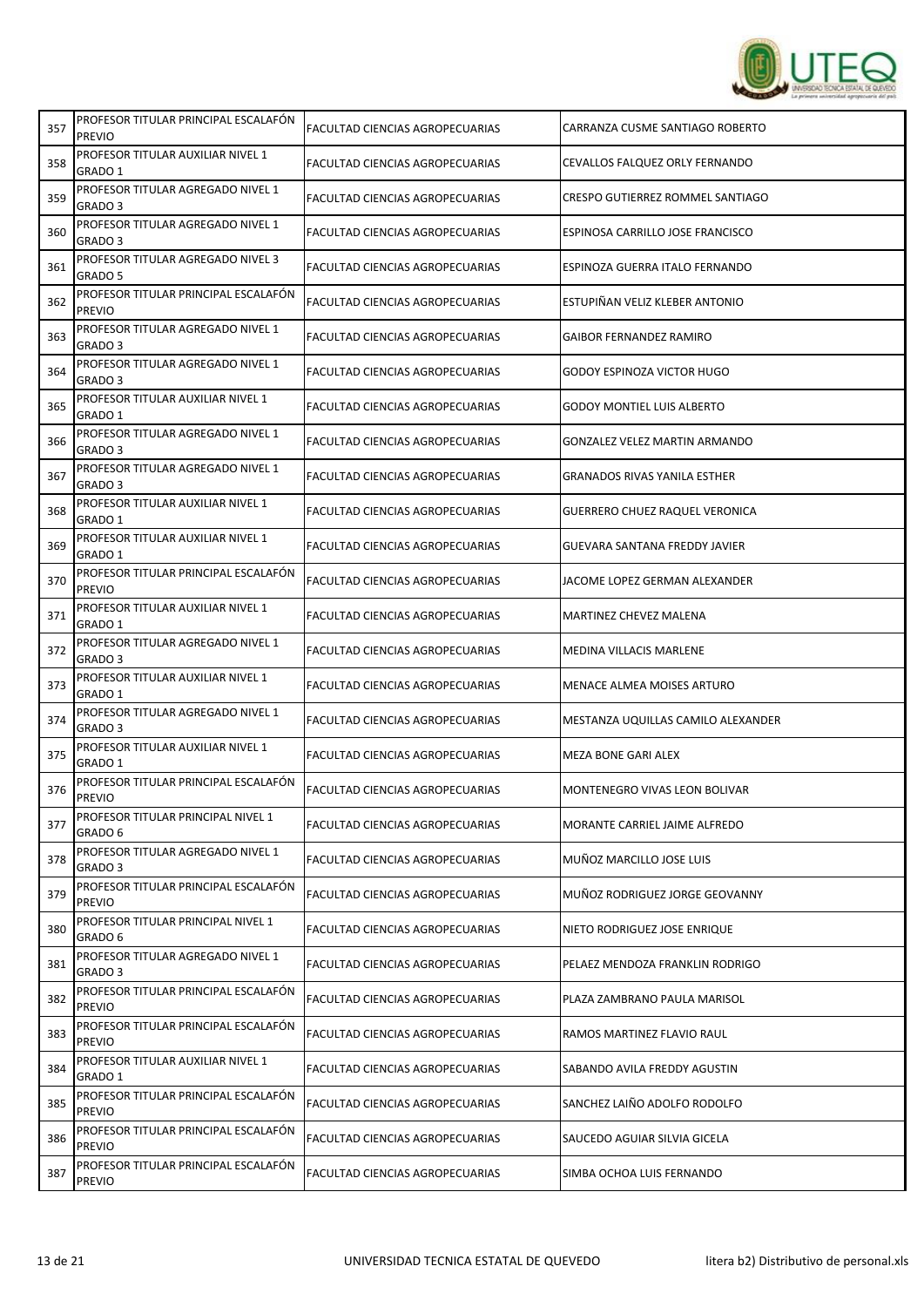

| 388 | PROFESOR TITULAR PRINCIPAL ESCALAFON<br><b>PREVIO</b> | FACULTAD CIENCIAS AGROPECUARIAS        | SUATUNCE CUNUHAY JOSE PEDRO         |
|-----|-------------------------------------------------------|----------------------------------------|-------------------------------------|
| 389 | PROFESOR TITULAR PRINCIPAL ESCALAFÓN<br><b>PREVIO</b> | FACULTAD CIENCIAS AGROPECUARIAS        | TORRES NAVARRETE ENMA DANIELLY      |
| 390 | PROFESOR TITULAR AGREGADO NIVEL 1<br>GRADO 3          | FACULTAD CIENCIAS AGROPECUARIAS        | VALVERDE MOREIRA HECTOR ENRIQUE     |
| 391 | PROFESOR TITULAR PRINCIPAL NIVEL 1<br>GRADO 6         | FACULTAD CIENCIAS AGROPECUARIAS        | VARGAS BURGOS JULIO CESAR           |
| 392 | PROFESOR TITULAR AGREGADO NIVEL 3<br>GRADO 5          | FACULTAD CIENCIAS AGROPECUARIAS        | VASCO MORA DIANA LUCIA              |
| 393 | PROFESOR TITULAR AGREGADO NIVEL 1<br>GRADO 3          | FACULTAD CIENCIAS AGROPECUARIAS        | VASCONEZ MONTUFAR GREGORIO HUMBERTO |
| 394 | PROFESOR TITULAR AUXILIAR NIVEL 1<br>GRADO 1          | <b>FACULTAD CIENCIAS AGROPECUARIAS</b> | VERA AVILES DANIEL FEDERICO         |
| 395 | PROFESOR TITULAR AUXILIAR NIVEL 1<br>GRADO 1          | FACULTAD CIENCIAS AGROPECUARIAS        | ZAMBRANO MONTES SAMIR ANTONIO       |
| 396 | <b>PROFESOR NO TITULAR-CONTRATADO</b>                 | FACULTAD CIENCIAS DE LA EDUCACION      | CAMACHO CASTILLO LUIS ALFREDO       |
| 397 | <b>PROFESOR NO TITULAR-CONTRATADO</b>                 | FACULTAD CIENCIAS DE LA EDUCACION      | CANO DELGADO JANNETH TERESA         |
| 398 | <b>PROFESOR NO TITULAR-CONTRATADO</b>                 | FACULTAD CIENCIAS DE LA EDUCACION      | <b>COUTINHO DOS SANTOS JARDEL</b>   |
| 399 | PROFESOR NO TITULAR-CONTRATADO                        | FACULTAD CIENCIAS DE LA EDUCACION      | FIGUEREDO SANCHEZ LORENZO ROLANDO   |
| 400 | PROFESOR NO TITULAR-CONTRATADO                        | FACULTAD CIENCIAS DE LA EDUCACION      | PEREZ CRUZ ISABEL CRISTINA          |
| 401 | <b>PROFESOR NO TITULAR-CONTRATADO</b>                 | FACULTAD CIENCIAS DE LA EDUCACION      | RIVADENEIRA INTRIAGO MARIANA JESUS  |
| 402 | PROFESOR TITULAR AUXILIAR NIVEL 1<br>GRADO 1          | FACULTAD CIENCIAS DE LA EDUCACION      | MARTINEZ HERNANDEZ ALINA            |
| 403 | PROFESOR PRINCIPAL ESCALAFÓN PREVIO                   | FACULTAD CIENCIAS DE LA EDUCACION      | PINTO COTTO BAUTISTA RAFAEL         |
| 404 | PROFESOR TITULAR AUXILIAR NIVEL 1<br>GRADO 1          | FACULTAD CIENCIAS DE LA EDUCACION      | VENET MUÑOZ REGINA                  |
| 405 | <b>IPROFESOR NO TITULAR-CONTRATADO</b>                | FACULTAD CIENCIAS DE LA INGENIERÍA     | ACOSTA MANOSALVAS JORGE JAVIER      |
| 406 | <b>PROFESOR NO TITULAR-CONTRATADO</b>                 | FACULTAD CIENCIAS DE LA INGENIERÍA     | AGUIRRE PEREZ GIOJAN RICARDO        |
| 407 | <b>PROFESOR NO TITULAR-CONTRATADO</b>                 | FACULTAD CIENCIAS DE LA INGENIERÍA     | AMAYA JARAMILLO CARLOS DAVID        |
| 408 | <b>PROFESOR NO TITULAR-CONTRATADO</b>                 | FACULTAD CIENCIAS DE LA INGENIERÍA     | ANDRADE CAICHO CARLOS EFRAIN        |
| 409 | <b>PROFESOR NO TITULAR-CONTRATADO</b>                 | FACULTAD CIENCIAS DE LA INGENIERÍA     | ARELLANO ORTIZ GABRIEL ALEJANDRO    |
| 410 | <b>PROFESOR NO TITULAR-CONTRATADO</b>                 | FACULTAD CIENCIAS DE LA INGENIERÍA     | BENITEZ NAVARRETE PAOLA MARIBEL     |
| 411 | PROFESOR NO TITULAR-CONTRATADO                        | FACULTAD CIENCIAS DE LA INGENIERÍA     | BOSQUEZ MESTANZA ANGELITA LEONOR    |
| 412 | <b>PROFESOR NO TITULAR-CONTRATADO</b>                 | FACULTAD CIENCIAS DE LA INGENIERÍA     | CUENCA CABRERA MILTON GEOVANNY      |
| 413 | <b>PROFESOR NO TITULAR-CONTRATADO</b>                 | FACULTAD CIENCIAS DE LA INGENIERÍA     | ESPINOZA ORTEGA HERNAN SANTIAGO     |
| 414 | <b>PROFESOR NO TITULAR-CONTRATADO</b>                 | FACULTAD CIENCIAS DE LA INGENIERÍA     | FIALLOS BARRIONUEVO ALEX ROSENDO    |
| 415 | <b>PROFESOR NO TITULAR-CONTRATADO</b>                 | FACULTAD CIENCIAS DE LA INGENIERÍA     | GALARZA PUCHA JAIRO PATRICIO        |
| 416 | <b>PROFESOR NO TITULAR-CONTRATADO</b>                 | FACULTAD CIENCIAS DE LA INGENIERÍA     | GRIJALVA CAMPANA EDWIN RAUL         |
|     | 417   PROFESOR NO TITULAR-CONTRATADO                  | FACULTAD CIENCIAS DE LA INGENIERÍA     | GUERRERO CHUEZ NORMA MARIA          |
|     | 418 PROFESOR NO TITULAR-CONTRATADO                    | FACULTAD CIENCIAS DE LA INGENIERÍA     | <b>GUERRERO GOYES KENYA ANMARIT</b> |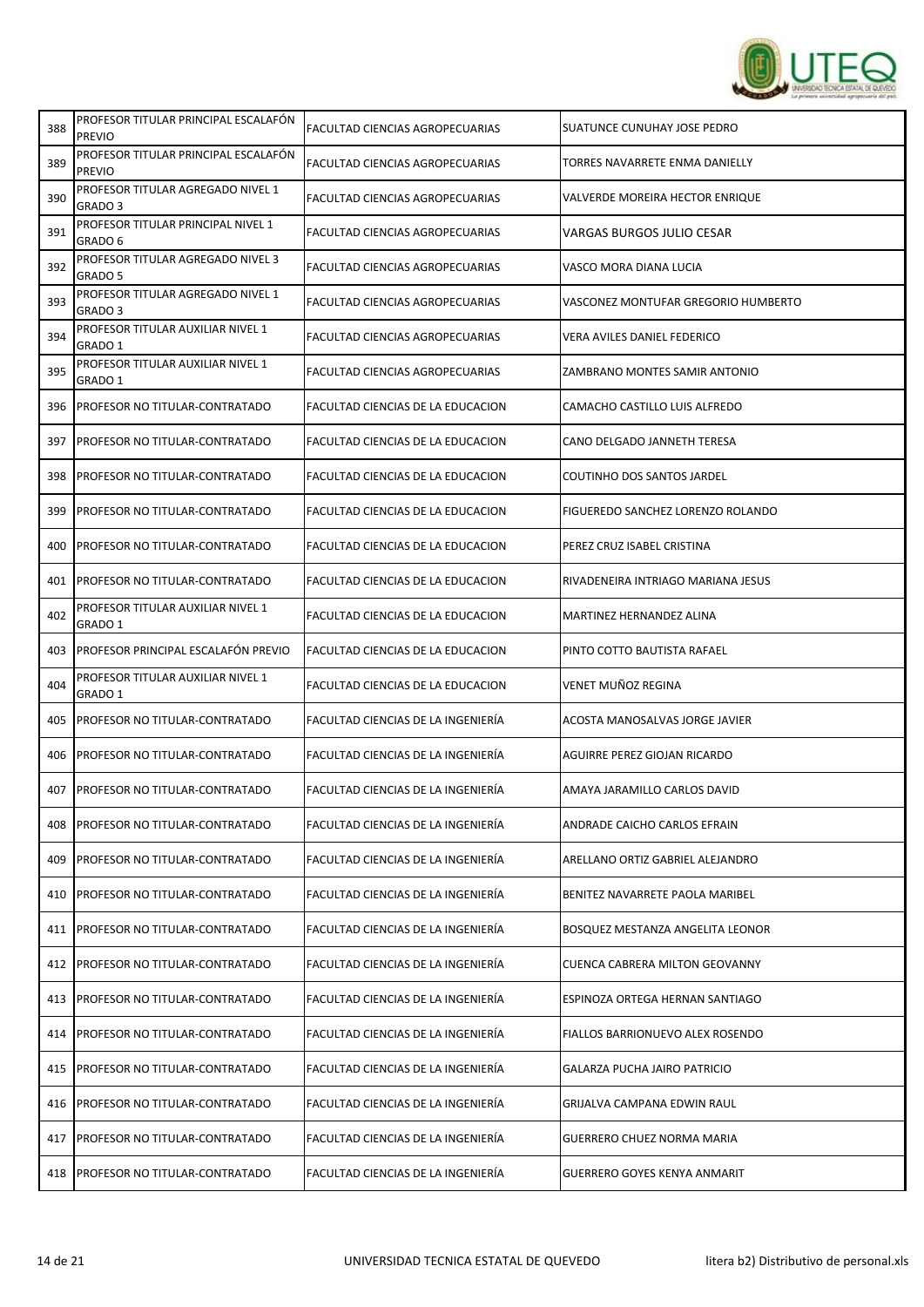

| 419 | PROFESOR NO TITULAR-CONTRATADO                        | FACULTAD CIENCIAS DE LA INGENIERÍA | INTRIAGO RODRIGUEZ DIEGO FERNANDO    |
|-----|-------------------------------------------------------|------------------------------------|--------------------------------------|
| 420 | PROFESOR NO TITULAR-CONTRATADO                        | FACULTAD CIENCIAS DE LA INGENIERÍA | LAVERDE ALBARRACIN CRISTIAN SAMUEL   |
| 421 | PROFESOR NO TITULAR-CONTRATADO                        | FACULTAD CIENCIAS DE LA INGENIERÍA | LOZANO MENDOZA PEDRO HARRYS          |
| 422 | PROFESOR NO TITULAR-CONTRATADO                        | FACULTAD CIENCIAS DE LA INGENIERÍA | MENDIETA BENAVIDES WILLIAM FRANCISCO |
| 423 | PROFESOR NO TITULAR-CONTRATADO                        | FACULTAD CIENCIAS DE LA INGENIERÍA | MONTILLA LOPEZ YOMBER JOSE           |
| 424 | PROFESOR NO TITULAR-CONTRATADO                        | FACULTAD CIENCIAS DE LA INGENIERÍA | MORALES RODRIGUEZ WISTON JAVIER      |
| 425 | PROFESOR NO TITULAR-CONTRATADO                        | FACULTAD CIENCIAS DE LA INGENIERÍA | NIETO CAÑARTE CARLOS ALBERTO         |
| 426 | PROFESOR NO TITULAR-CONTRATADO                        | FACULTAD CIENCIAS DE LA INGENIERÍA | ORTEGA ACOSTA JUAN CARLOS ENRIQUE    |
| 427 | PROFESOR NO TITULAR-CONTRATADO                        | FACULTAD CIENCIAS DE LA INGENIERÍA | ORTIZ GONZALEZ YADYRA MONSERRATH     |
| 428 | PROFESOR NO TITULAR-CONTRATADO                        | FACULTAD CIENCIAS DE LA INGENIERÍA | PEÑA BANEGAS DIEGO PATRICIO          |
| 429 | PROFESOR NO TITULAR-CONTRATADO                        | FACULTAD CIENCIAS DE LA INGENIERÍA | PISCO VANEGAS JUAN CARLOS            |
| 430 | PROFESOR NO TITULAR-CONTRATADO                        | FACULTAD CIENCIAS DE LA INGENIERÍA | PORTILLA OLVERA GILBERTO ELIAS       |
| 431 | PROFESOR NO TITULAR-CONTRATADO                        | FACULTAD CIENCIAS DE LA INGENIERÍA | PROAÑO MOLINA PAOLA MARIELA          |
| 432 | PROFESOR NO TITULAR-CONTRATADO                        | FACULTAD CIENCIAS DE LA INGENIERÍA | PUNINA GUERRERO DIEGO JAVIER         |
| 433 | PROFESOR NO TITULAR-CONTRATADO                        | FACULTAD CIENCIAS DE LA INGENIERÍA | ROA BRAVO CARLOS ALFONSO             |
| 434 | PROFESOR NO TITULAR-CONTRATADO                        | FACULTAD CIENCIAS DE LA INGENIERÍA | ROSERO ROJAS JAIME AMADO             |
| 435 | PROFESOR NO TITULAR-CONTRATADO                        | FACULTAD CIENCIAS DE LA INGENIERÍA | RUANO HERRERIA ERNESTO JAVIER        |
| 436 | PROFESOR NO TITULAR-CONTRATADO                        | FACULTAD CIENCIAS DE LA INGENIERÍA | SALAZAR LOOR RODGER BENJAMIN         |
| 437 | PROFESOR NO TITULAR-CONTRATADO                        | FACULTAD CIENCIAS DE LA INGENIERÍA | SALINAS BUESTAN NESTOR RAFAEL        |
| 438 | PROFESOR NO TITULAR-CONTRATADO                        | FACULTAD CIENCIAS DE LA INGENIERÍA | SAMANIEGO MENA EDUARDO AMABLE        |
| 439 | PROFESOR NO TITULAR-CONTRATADO                        | FACULTAD CIENCIAS DE LA INGENIERÍA | SIMANCAS VARGAS JEAN CARLOS          |
| 440 | PROFESOR NO TITULAR-CONTRATADO                        | FACULTAD CIENCIAS DE LA INGENIERÍA | SINCHI RIVAS CARMEN ALEXANDRA        |
| 441 | PROFESOR NO TITULAR-CONTRATADO                        | FACULTAD CIENCIAS DE LA INGENIERÍA | TAIPE QUILLIGANA SILVIA VIRGINIA     |
| 442 | PROFESOR NO TITULAR-CONTRATADO                        | FACULTAD CIENCIAS DE LA INGENIERÍA | TOPA CHUQUITARCO CRISTIAN PAUL       |
| 443 | PROFESOR NO TITULAR-CONTRATADO                        | FACULTAD CIENCIAS DE LA INGENIERÍA | TORRES QUIJIJE ANGEL IVAN            |
| 444 | PROFESOR NO TITULAR-CONTRATADO                        | FACULTAD CIENCIAS DE LA INGENIERÍA | TUBAY VERGARA JOSE LUIS              |
| 445 | PROFESOR NO TITULAR-CONTRATADO                        | FACULTAD CIENCIAS DE LA INGENIERÍA | VINCES LLAGUNO LEONARDO SANTIAGO     |
| 446 | PROFESOR NO TITULAR-CONTRATADO                        | FACULTAD CIENCIAS DE LA INGENIERÍA | YEPEZ ROSADO ANGEL JOEL              |
| 447 | PROFESOR NO TITULAR-CONTRATADO                        | FACULTAD CIENCIAS DE LA INGENIERÍA | ZAMORA HERNANDEZ YUSIMIT KARINA      |
| 448 | PROFESOR NO TITULAR-CONTRATADO                        | FACULTAD CIENCIAS DE LA INGENIERÍA | ZAPATA HIDALGO DANIEL ROBERTO        |
| 449 | PROFESOR TITULAR PRINCIPAL ESCALAFÓN<br><b>PREVIO</b> | FACULTAD CIENCIAS DE LA INGENIERÍA | CABRERA VARGAS SEGUNDO ARTURO        |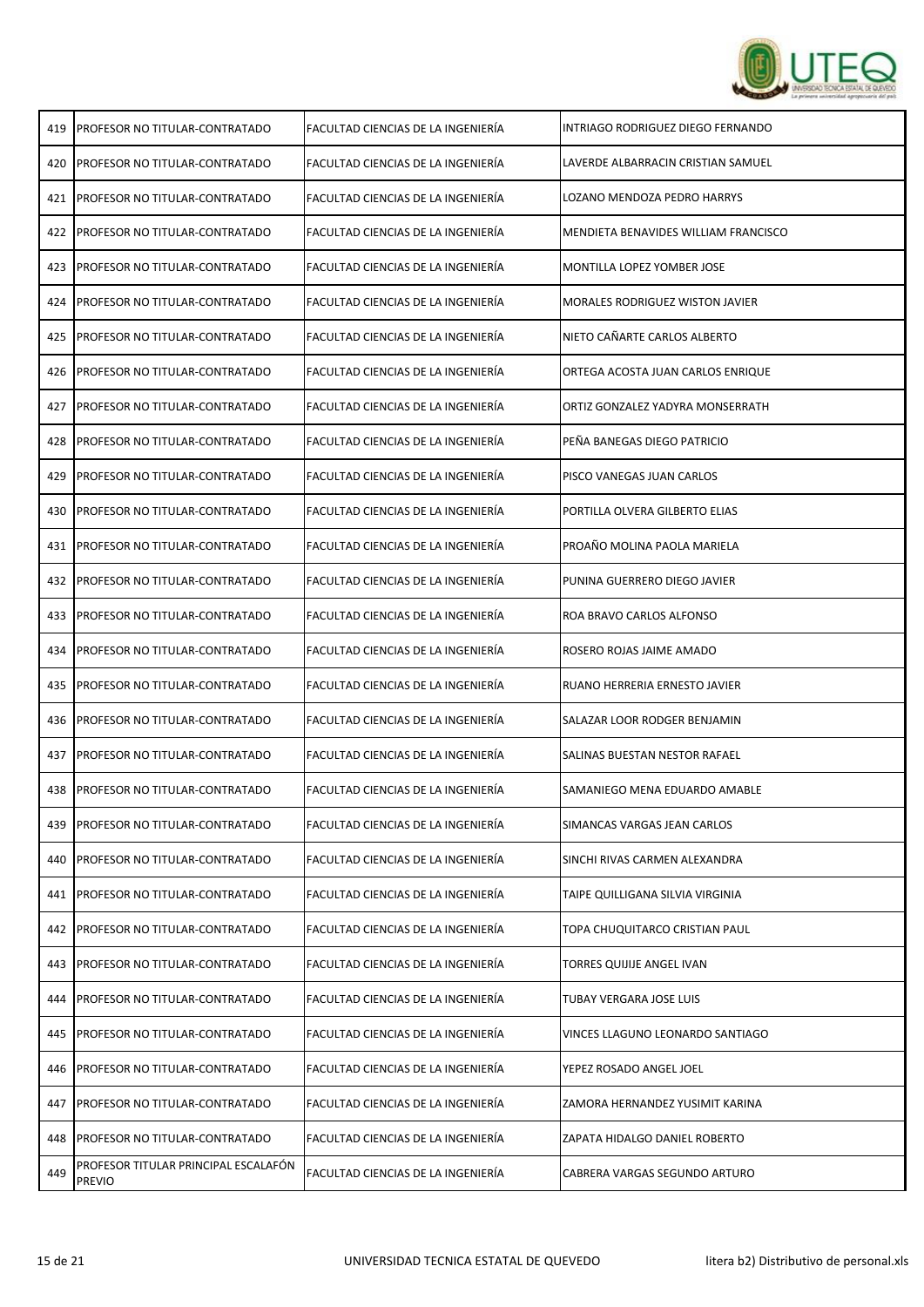

| 450 | PROFESOR TITULAR PRINCIPAL ESCALAFON<br><b>PREVIO</b>   | FACULTAD CIENCIAS DE LA INGENIERÍA | CEVALLOS MUÑOZ OMAR ARTURO                 |
|-----|---------------------------------------------------------|------------------------------------|--------------------------------------------|
| 451 | PROFESOR TITULAR AGREGADO NIVEL 1<br>GRADO 3            | FACULTAD CIENCIAS DE LA INGENIERÍA | CONTRERAS MOSQUERA FRANCISCA ETELVINA      |
| 452 | PROFESOR TITULAR PRINCIPAL ESCALAFÓN<br>PREVIO          | FACULTAD CIENCIAS DE LA INGENIERÍA | DIAZ MACIAS EFRAIN EVARISTO                |
| 453 | PROFESOR TITULAR AGREGADO NIVEL 1<br>GRADO 3            | FACULTAD CIENCIAS DE LA INGENIERÍA | ERAZO MORETA ORLANDO RANIRO                |
| 454 | PROFESOR TITULAR AGREGADO NIVEL 1<br>GRADO 3            | FACULTAD CIENCIAS DE LA INGENIERÍA | <b>FERRER SANCHEZ YARELYS</b>              |
| 455 | PROFESOR TITULAR AUXILIAR NIVEL 1<br>GRADO 1            | FACULTAD CIENCIAS DE LA INGENIERÍA | <b>GUERRERO ULLOA GLEISTON CICERON</b>     |
| 456 | PROFESOR TITULAR AGREGADO NIVEL 1<br>GRADO <sub>3</sub> | FACULTAD CIENCIAS DE LA INGENIERÍA | INTRIAGO ZAMORA PEDRO NAPOLEON             |
| 457 | PROFESOR TITULAR PRINCIPAL ESCALAFÓN<br><b>PREVIO</b>   | FACULTAD CIENCIAS DE LA INGENIERÍA | JARAMILLO CHUQUI IVAN FREDDY               |
| 458 | PROFESOR TITULAR AGREGADO NIVEL 1<br>GRADO <sub>3</sub> | FACULTAD CIENCIAS DE LA INGENIERÍA | LLERENA GUEVARA LUCRECIA ALEJANDRINA       |
| 459 | PROFESOR TITULAR PRINCIPAL ESCALAFÓN<br><b>PREVIO</b>   | FACULTAD CIENCIAS DE LA INGENIERÍA | MARQUEZ DE LA PLATA MONTIEL CARLOS VICENTE |
| 460 | PROFESOR TITULAR PRINCIPAL ESCALAFÓN<br><b>PREVIO</b>   | FACULTAD CIENCIAS DE LA INGENIERÍA | MEDINA MOREIRA DUBER SEGUNDO               |
| 461 | PROFESOR TITULAR AGREGADO NIVEL 2<br>GRADO 4            | FACULTAD CIENCIAS DE LA INGENIERÍA | MORA SECAIRA JANETH INES                   |
| 462 | PROFESOR TITULAR PRINCIPAL NIVEL 1<br>GRADO 6           | FACULTAD CIENCIAS DE LA INGENIERÍA | OVIEDO BAYAS BYRON WLADIMIR                |
| 463 | PROFESOR TITULAR AUXILIAR NIVEL 1<br>GRADO 1            | FACULTAD CIENCIAS DE LA INGENIERÍA | PAZMIÑO RODRIGUEZ JULIO CESAR              |
| 464 | PROFESOR TITULAR AUXILIAR NIVEL 1<br>GRADO 1            | FACULTAD CIENCIAS DE LA INGENIERÍA | PRIETO BENAVIDES OSCAR OSWALDO             |
| 465 | PROFESOR TITULAR PRINCIPAL                              | FACULTAD CIENCIAS DE LA INGENIERÍA | RODRIGUEZ GAVILANES NANCY MAGALI           |
| 466 | PROFESOR TITULAR AGREGADO NIVEL 1<br>GRADO 3            | FACULTAD CIENCIAS DE LA INGENIERÍA | TAY HING CAJAS CECILIA CAROLINA            |
| 467 | PROFESOR TITULAR AUXILIAR NIVEL 1<br>GRADO 1            | FACULTAD CIENCIAS DE LA INGENIERÍA | TORRES BOLAÑOS MARJORI TAHIMY MARGARITA    |
| 468 | PROFESOR TITULAR PRINCIPAL ESCALAFÓN<br><b>PREVIO</b>   | FACULTAD CIENCIAS DE LA INGENIERÍA | TROYA ZAMBRANO MELCHOR FIDEL               |
| 469 | PROFESOR TITULAR AGREGADO NIVEL 1<br>GRADO 3            | FACULTAD CIENCIAS DE LA INGENIERÍA | VICUÑA PINO ARIOSTO EUGENIO                |
| 470 | PROFESOR TITULAR PRINCIPAL NIVEL 1<br>GRADO 6           | FACULTAD CIENCIAS DE LA INGENIERÍA | <b>VLASSOVA LIDIA</b>                      |
| 471 | <b>PROFESOR NO TITULAR-CONTRATADO</b>                   | FACULTAD CIENCIAS DE LA SALUD      | ACURIO BARRE SOLANGE LISSETH               |
| 472 | <b>PROFESOR NO TITULAR-CONTRATADO</b>                   | FACULTAD CIENCIAS DE LA SALUD      | CAN SING CHOLOTA CELSA CELINDA             |
| 473 | PROFESOR NO TITULAR-CONTRATADO                          | FACULTAD CIENCIAS DE LA SALUD      | COELLO LLERENA MARIA FERNANDA              |
| 474 | PROFESOR NO TITULAR-CONTRATADO                          | FACULTAD CIENCIAS DE LA SALUD      | DIAZ SOLEDISPA MARICELA MARIANA            |
| 475 | <b>PROFESOR NO TITULAR-CONTRATADO</b>                   | FACULTAD CIENCIAS DE LA SALUD      | FACUY ARIAS LUISA MARIA                    |
| 476 | <b>IPROFESOR NO TITULAR-CONTRATADO</b>                  | FACULTAD CIENCIAS DE LA SALUD      | FRANCO CASTRO SARA ALEXANDRA               |
| 477 | PROFESOR NO TITULAR-CONTRATADO                          | FACULTAD CIENCIAS DE LA SALUD      | GALEAS ARBOLEDA GABRIELA JACQUELINE        |
| 478 | PROFESOR NO TITULAR-CONTRATADO                          | FACULTAD CIENCIAS DE LA SALUD      | GUANOLUIZA TENEMAZA GLADYS ELIZABETH       |
| 479 | <b>PROFESOR NO TITULAR-CONTRATADO</b>                   | FACULTAD CIENCIAS DE LA SALUD      | GUERRA MOREIRA LUIS FERNANDO               |
| 480 | <b>PROFESOR NO TITULAR-CONTRATADO</b>                   | FACULTAD CIENCIAS DE LA SALUD      | GUEVARA TORRES PAMELA VICTORIA             |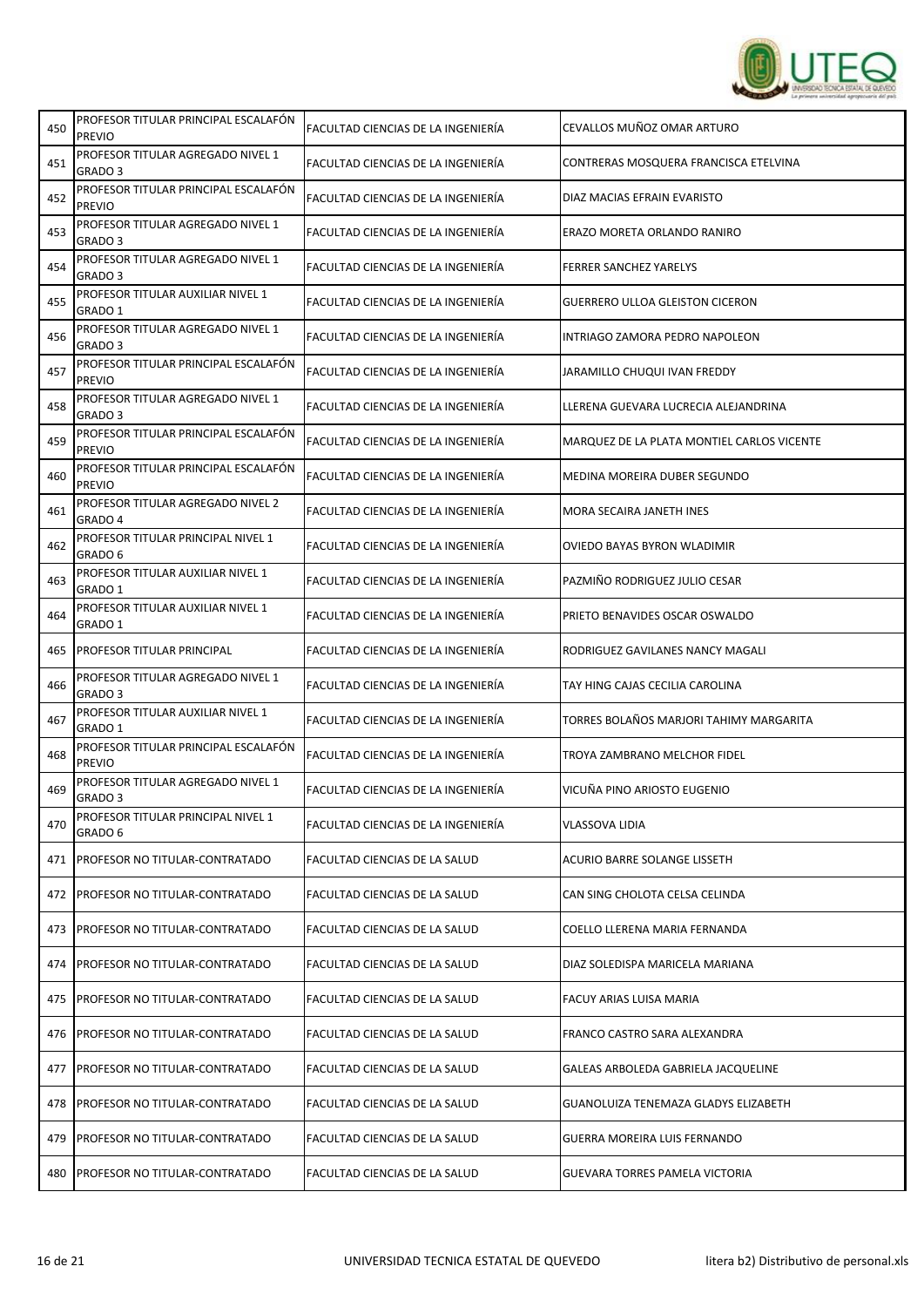

| 481 | <b>PROFESOR NO TITULAR-CONTRATADO</b>        | FACULTAD CIENCIAS DE LA SALUD                            | LOPEZ GARCIA NANCY DEL CARMEN        |
|-----|----------------------------------------------|----------------------------------------------------------|--------------------------------------|
| 482 | <b>PROFESOR NO TITULAR-CONTRATADO</b>        | FACULTAD CIENCIAS DE LA SALUD                            | MACIAS SANCHEZ KAREN GABRIELA        |
| 483 | <b>PROFESOR NO TITULAR-CONTRATADO</b>        | FACULTAD CIENCIAS DE LA SALUD                            | MARTINEZ GARCES ROSMAIRA DEL SOCORRO |
| 484 | PROFESOR NO TITULAR-CONTRATADO               | FACULTAD CIENCIAS DE LA SALUD                            | MOLINA ARGUDO FERNANDO ANTONIO       |
| 485 | PROFESOR NO TITULAR-CONTRATADO               | FACULTAD CIENCIAS DE LA SALUD                            | MOREIRA ESPINOZA BETTY ANDREA        |
| 486 | <b>PROFESOR NO TITULAR-CONTRATADO</b>        | FACULTAD CIENCIAS DE LA SALUD                            | MOREIRA FLORES MARIUXI MAGDALENA     |
| 487 | PROFESOR NO TITULAR-CONTRATADO               | FACULTAD CIENCIAS DE LA SALUD                            | NETO VILLAGOMEZ DIANA YESSENIA       |
| 488 | PROFESOR NO TITULAR-CONTRATADO               | FACULTAD CIENCIAS DE LA SALUD                            | PACHECO CABRERA CARMEN ALEJANDRINA   |
| 489 | PROFESOR NO TITULAR-CONTRATADO               | FACULTAD CIENCIAS DE LA SALUD                            | PACHECO CORREA SONIA ISABEL          |
| 490 | <b>PROFESOR NO TITULAR-CONTRATADO</b>        | FACULTAD CIENCIAS DE LA SALUD                            | QUIJIJE CHAVEZ VILMA ROCIO           |
| 491 | <b>PROFESOR NO TITULAR-CONTRATADO</b>        | FACULTAD CIENCIAS DE LA SALUD                            | REYES BLUM GUILLERMO ALEXANDER       |
| 492 | PROFESOR NO TITULAR-CONTRATADO               | FACULTAD CIENCIAS DE LA SALUD                            | ROMERO SEGOVIA CRISTIAN ARMANDO      |
| 493 | PROFESOR NO TITULAR-CONTRATADO               | FACULTAD CIENCIAS DE LA SALUD                            | SOTOMAYOR CANTOS KARINA FERNANDA     |
| 494 | PROFESOR NO TITULAR-CONTRATADO               | FACULTAD CIENCIAS DE LA SALUD                            | VARAS GILER ROSA CECIBEL             |
| 495 | PROFESOR NO TITULAR-CONTRATADO               | FACULTAD CIENCIAS DE LA SALUD                            | VASQUEZ MORAN BERTHA ALEJANDRINA     |
| 496 | PROFESOR NO TITULAR-CONTRATADO               | FACULTAD CIENCIAS DE LA SALUD                            | VILLAMAR GAVILANES ANGIE DAYANA      |
| 497 | <b>PROFESOR NO TITULAR-CONTRATADO</b>        | FACULTAD CIENCIAS DE LA SALUD                            | VILLAMAR TORRES YULITZA GEOMARA      |
| 498 | <b>PROFESOR NO TITULAR-CONTRATADO</b>        | FACULTAD CIENCIAS DE LA SALUD                            | ZURITA DESIDERIO MARIUXI JOHANNA     |
| 499 | PROFESOR TITULAR AUXILIAR NIVEL 1<br>GRADO 1 | FACULTAD CIENCIAS DE LA SALUD                            | PALLAROSO GRANIZO ROSA YOLANDA       |
| 500 | PROFESOR TITULAR AUXILIAR NIVEL 1<br>GRADO 1 | FACULTAD CIENCIAS DE LA SALUD                            | SOLIS GARCIA MARIANA ESTELITA        |
|     | 501   PROFESOR NO TITULAR-CONTRATADO         | FACULTAD CIENCIAS DE LA INDUSTRIA Y<br><b>PRODUCCION</b> | ALDERETE RENDON ABELARDO JERONIMO    |
| 502 | <b>PROFESOR NO TITULAR-CONTRATADO</b>        | FACULTAD CIENCIAS DE LA INDUSTRIA Y<br><b>PRODUCCION</b> | BAÑOS COELLO MARIA BELEN             |
| 503 | PROFESOR NO TITULAR-CONTRATADO               | FACULTAD CIENCIAS DE LA INDUSTRIA Y<br><b>PRODUCCION</b> | BARROS ENRIQUEZ JOSE DAVID           |
| 504 | PROFESOR NO TITULAR-CONTRATADO               | FACULTAD CIENCIAS DE LA INDUSTRIA Y<br><b>PRODUCCION</b> | BAYAS ZAMORA ABRAHAM ADALBERTO       |
| 505 | PROFESOR NO TITULAR-CONTRATADO               | FACULTAD CIENCIAS DE LA INDUSTRIA Y<br><b>PRODUCCION</b> | <b>BUSTILLOS MOLINA IRENE TERESA</b> |
| 506 | <b>PROFESOR NO TITULAR-CONTRATADO</b>        | FACULTAD CIENCIAS DE LA INDUSTRIA Y<br><b>PRODUCCION</b> | CANO INTRIAGO JUAN CARLOS            |
| 507 | PROFESOR NO TITULAR-CONTRATADO               | FACULTAD CIENCIAS DE LA INDUSTRIA Y<br>PRODUCCION        | CEDEÑO BARZOLA JIMMY ALDRIN          |
| 508 | PROFESOR NO TITULAR-CONTRATADO               | FACULTAD CIENCIAS DE LA INDUSTRIA Y<br>PRODUCCION        | COELLO LOOR CAROL DANIELA            |
| 509 | PROFESOR NO TITULAR-CONTRATADO               | FACULTAD CIENCIAS DE LA INDUSTRIA Y<br>PRODUCCION        | CORTEZ ESPINOZA ANDREA CRISTINA      |
| 510 | <b>PROFESOR NO TITULAR-CONTRATADO</b>        | FACULTAD CIENCIAS DE LA INDUSTRIA Y<br><b>PRODUCCION</b> | DE LA TORRE MACIAS ANDRES ALEXANDER  |
| 511 | <b>PROFESOR NO TITULAR-CONTRATADO</b>        | FACULTAD CIENCIAS DE LA INDUSTRIA Y<br><b>PRODUCCION</b> | DURAZNO DELGADO LEONILO ALFONSO      |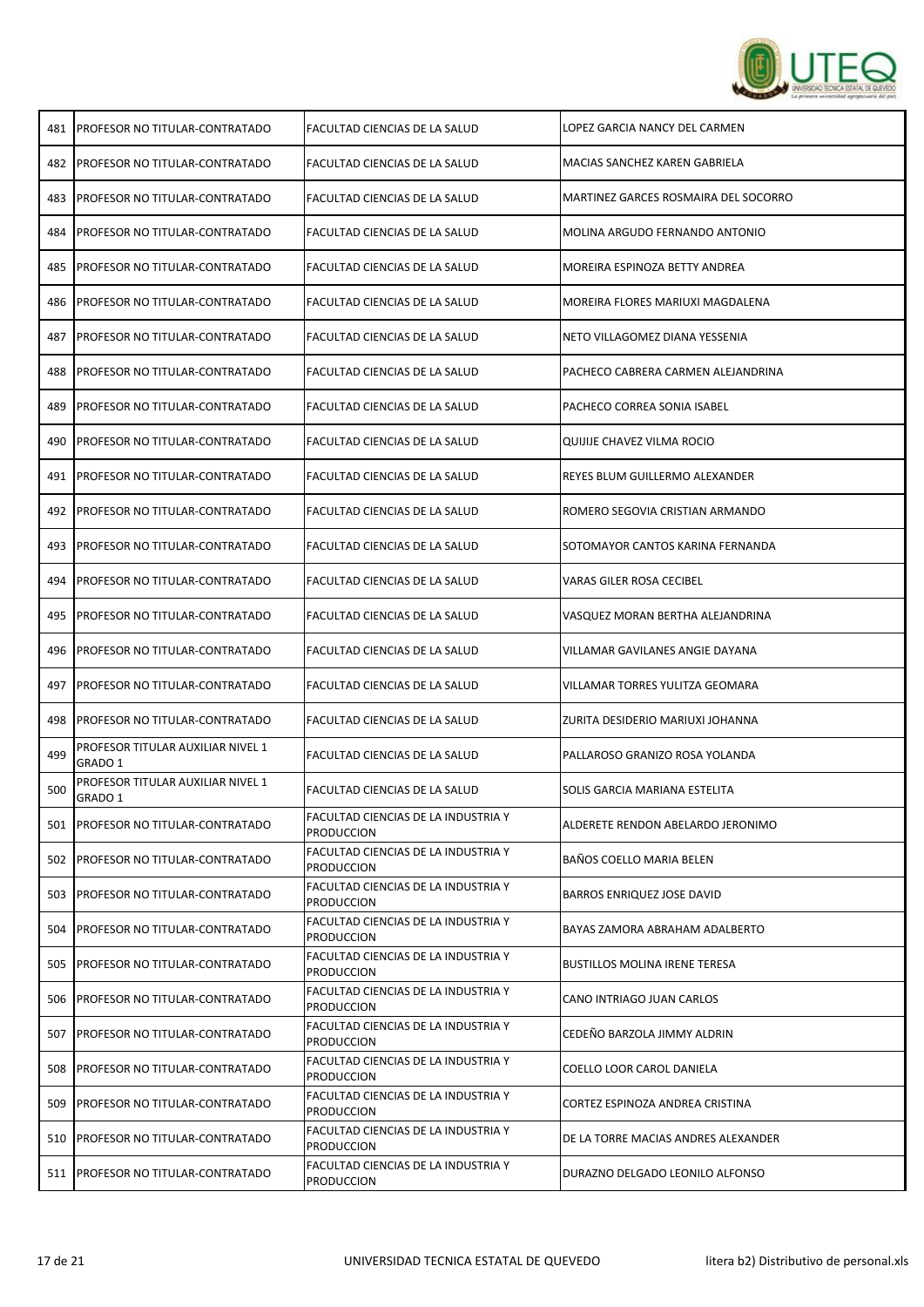

| 512 | <b>PROFESOR NO TITULAR-CONTRATADO</b>  | <b>FACULTAD CIENCIAS DE LA INDUSTRIA Y</b><br><b>PRODUCCION</b> | <b>EGAS ASTUDILLO LUIS ALBERTO</b>   |
|-----|----------------------------------------|-----------------------------------------------------------------|--------------------------------------|
| 513 | <b>PROFESOR NO TITULAR-CONTRATADO</b>  | FACULTAD CIENCIAS DE LA INDUSTRIA Y<br>PRODUCCION               | ESTRELLA MENDOZA MARIA FERNANDA      |
|     | 514   PROFESOR NO TITULAR-CONTRATADO   | FACULTAD CIENCIAS DE LA INDUSTRIA Y<br><b>PRODUCCION</b>        | GUAPI ALAVA GINA MARIUXI             |
| 515 | <b>PROFESOR NO TITULAR-CONTRATADO</b>  | FACULTAD CIENCIAS DE LA INDUSTRIA Y<br><b>PRODUCCION</b>        | <b>GUERRON TROYA VICENTE ALBERTO</b> |
| 516 | <b>PROFESOR NO TITULAR-CONTRATADO</b>  | FACULTAD CIENCIAS DE LA INDUSTRIA Y<br><b>PRODUCCION</b>        | HEREDIA MOYANO SANDRA FABIOLA        |
| 517 | <b>PROFESOR NO TITULAR-CONTRATADO</b>  | FACULTAD CIENCIAS DE LA INDUSTRIA Y<br>Produccion               | JACOME ALARCON LUIS FERNANDO         |
| 518 | <b>PROFESOR NO TITULAR-CONTRATADO</b>  | FACULTAD CIENCIAS DE LA INDUSTRIA Y<br><b>PRODUCCION</b>        | JACOME VELEZ WALTER JOFFRED          |
| 519 | <b>PROFESOR NO TITULAR-CONTRATADO</b>  | FACULTAD CIENCIAS DE LA INDUSTRIA Y<br><b>PRODUCCION</b>        | LEON GANCHOZO MANUEL UBALDO          |
| 520 | PROFESOR NO TITULAR-CONTRATADO         | FACULTAD CIENCIAS DE LA INDUSTRIA Y<br><b>PRODUCCION</b>        | LLERENA SILVA WILMA MARIBEL          |
| 521 | <b>PROFESOR NO TITULAR-CONTRATADO</b>  | FACULTAD CIENCIAS DE LA INDUSTRIA Y<br><b>PRODUCCION</b>        | MANCHENO PADILLA EDISON MARCELO      |
|     | 522 PROFESOR NO TITULAR-CONTRATADO     | FACULTAD CIENCIAS DE LA INDUSTRIA Y<br><b>PRODUCCION</b>        | <b>MARTINEZ PORRO EUDES</b>          |
| 523 | <b>PROFESOR NO TITULAR-CONTRATADO</b>  | FACULTAD CIENCIAS DE LA INDUSTRIA Y<br><b>PRODUCCION</b>        | MORALES PADILLA MARIA MONSERRATH     |
| 524 | PROFESOR NO TITULAR-CONTRATADO         | FACULTAD CIENCIAS DE LA INDUSTRIA Y<br><b>PRODUCCION</b>        | MOREIRA MACIAS ROBERT WILLIAM        |
| 525 | <b>PROFESOR NO TITULAR-CONTRATADO</b>  | FACULTAD CIENCIAS DE LA INDUSTRIA Y<br><b>PRODUCCION</b>        | NAVARRETE GOMEZ ROGELIO MANUEL       |
| 526 | <b>PROFESOR NO TITULAR-CONTRATADO</b>  | FACULTAD CIENCIAS DE LA INDUSTRIA Y<br><b>PRODUCCION</b>        | PACHECO TIGSELEMA MARIA TERESA       |
| 527 | <b>PROFESOR NO TITULAR-CONTRATADO</b>  | FACULTAD CIENCIAS DE LA INDUSTRIA Y<br><b>PRODUCCION</b>        | PEREZ TOAPANTA ADRIANO EFRAIN        |
| 528 | PROFESOR NO TITULAR-CONTRATADO         | FACULTAD CIENCIAS DE LA INDUSTRIA Y<br><b>PRODUCCION</b>        | QUINTANA ZAMORA JORGE GUSTAVO        |
| 529 | <b>PROFESOR NO TITULAR-CONTRATADO</b>  | FACULTAD CIENCIAS DE LA INDUSTRIA Y<br><b>PRODUCCION</b>        | REINOSO BAQUE IVAN MANUEL            |
| 530 | <b>PROFESOR NO TITULAR-CONTRATADO</b>  | FACULTAD CIENCIAS DE LA INDUSTRIA Y<br><b>PRODUCCION</b>        | RIVAS SIERRA DANNY ALEXANDER         |
|     | 531 PROFESOR NO TITULAR-CONTRATADO     | FACULTAD CIENCIAS DE LA INDUSTRIA Y<br><b>PRODUCCION</b>        | RODRIGUEZ CASTRO ROSSY LISBETH       |
| 532 | <b>IPROFESOR NO TITULAR-CONTRATADO</b> | FACULTAD CIENCIAS DE LA INDUSTRIA Y<br><b>PRODUCCION</b>        | ROJAS URIBE LOGUARD SMITH            |
| 533 | <b>PROFESOR NO TITULAR-CONTRATADO</b>  | FACULTAD CIENCIAS DE LA INDUSTRIA Y<br><b>PRODUCCION</b>        | ROMERO GARAICOA DIEGO ARMANDO        |
| 534 | <b>PROFESOR NO TITULAR-CONTRATADO</b>  | FACULTAD CIENCIAS DE LA INDUSTRIA Y<br><b>PRODUCCION</b>        | SAA SALTOS JORGE WILSON              |
| 535 | <b>PROFESOR NO TITULAR-CONTRATADO</b>  | FACULTAD CIENCIAS DE LA INDUSTRIA Y<br><b>PRODUCCION</b>        | SOCASI GUALOTUÑA MIGUEL SANTIAGO     |
| 536 | <b>PROFESOR NO TITULAR-CONTRATADO</b>  | FACULTAD CIENCIAS DE LA INDUSTRIA Y<br>Produccion               | SOLIS BARROS TITO RIGOBERTO          |
| 537 | <b>PROFESOR NO TITULAR-CONTRATADO</b>  | FACULTAD CIENCIAS DE LA INDUSTRIA Y<br><b>PRODUCCION</b>        | TIRIRA CHULDE FERNANDA GERMANIA      |
| 538 | <b>PROFESOR NO TITULAR-CONTRATADO</b>  | FACULTAD CIENCIAS DE LA INDUSTRIA Y<br><b>PRODUCCION</b>        | <b>TORRES TORRES RUTH ISABEL</b>     |
| 539 | PROFESOR NO TITULAR-CONTRATADO         | FACULTAD CIENCIAS DE LA INDUSTRIA Y<br><b>PRODUCCION</b>        | TUAREZ GARCIA DIEGO ARMANDO          |
| 540 | <b>PROFESOR NO TITULAR-CONTRATADO</b>  | FACULTAD CIENCIAS DE LA INDUSTRIA Y<br>PRODUCCION               | VALENCIA RODRIGUEZ EDGAR GABRIEL     |
|     | 541   PROFESOR NO TITULAR-CONTRATADO   | FACULTAD CIENCIAS DE LA INDUSTRIA Y<br>PRODUCCION               | VILLAFUERTE LOPEZ MILTON IVAN        |
|     | 542 PROFESOR NO TITULAR-CONTRATADO     | FACULTAD CIENCIAS DE LA INDUSTRIA Y<br><b>PRODUCCION</b>        | VILLEGAS SOTO NELSON RAMIRO          |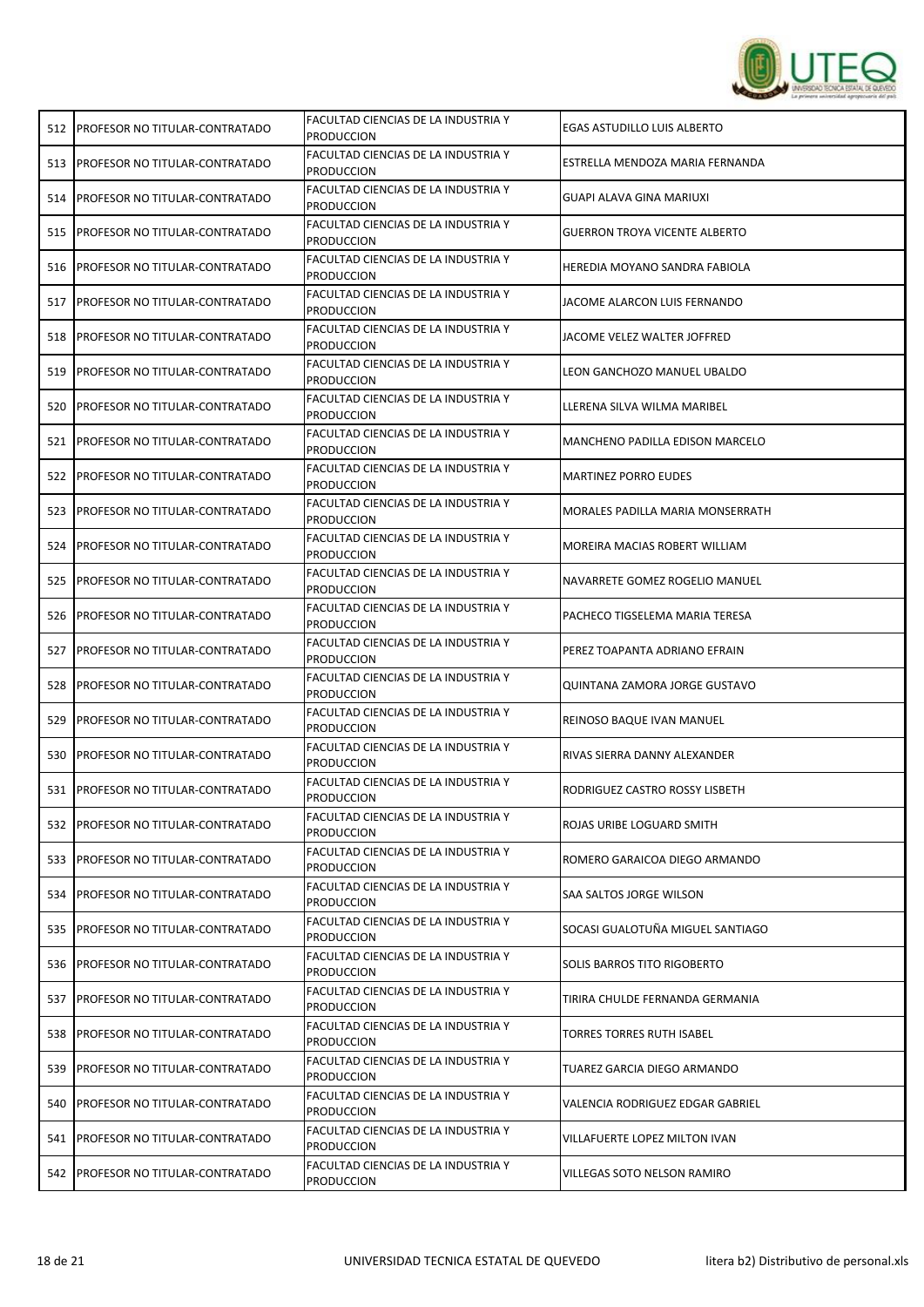

| 543 | <b>PROFESOR NO TITULAR-CONTRATADO</b>                   | <b>FACULTAD CIENCIAS DE LA INDUSTRIA Y</b><br>PRODUCCION | WONG VASQUEZ DIANA ALEXANDRA          |
|-----|---------------------------------------------------------|----------------------------------------------------------|---------------------------------------|
| 544 | <b>PROFESOR NO TITULAR-CONTRATADO</b>                   | FACULTAD CIENCIAS DE LA INDUSTRIA Y<br><b>PRODUCCION</b> | ZAMBRANO MUÑOZ DENISSE MARGOTH        |
| 545 | PROFESOR TITULAR AUXILIAR NIVEL 1<br>GRADO 1            | FACULTAD CIENCIAS DE LA INDUSTRIA Y<br><b>PRODUCCION</b> | FERNANDEZ ESCOBAR ANGEL OLIVERIO      |
| 546 | PROFESOR TITULAR AGREGADO NIVEL 1<br>GRADO <sub>3</sub> | FACULTAD CIENCIAS DE LA INDUSTRIA Y<br><b>PRODUCCION</b> | MERA CHINGA LUIS ENRIQUE              |
| 547 | PROFESOR TITULAR AGREGADO NIVEL 1<br>GRADO <sub>3</sub> | FACULTAD CIENCIAS DE LA INDUSTRIA Y<br><b>PRODUCCION</b> | MOREIRA MENENDEZ MERCEDES CLEOPATRA   |
| 548 | PROFESOR TITULAR AGREGADO NIVEL 3<br>GRADO 5            | FACULTAD CIENCIAS DE LA INDUSTRIA Y<br><b>PRODUCCION</b> | NEIRA MOSQUERA JUAN ALEJANDRO         |
| 549 | PROFESOR TITULAR AGREGADO NIVEL 1<br>GRADO <sub>3</sub> | FACULTAD CIENCIAS DE LA INDUSTRIA Y<br><b>PRODUCCION</b> | OSORIO SANCHEZ ANA VERONICA           |
| 550 | PROFESOR TITULAR AGREGADO NIVEL 3<br>GRADO 5            | FACULTAD CIENCIAS DE LA INDUSTRIA Y<br><b>PRODUCCION</b> | PINARGOTE MENDOZA EDGAR RODOLFO       |
| 551 | PROFESOR TITULAR AGREGADO NIVEL 1<br>GRADO 1            | FACULTAD CIENCIAS DE LA INDUSTRIA Y<br><b>PRODUCCION</b> | RIZZO ZAMORA LAUDEN GEOBACK           |
| 552 | PROFESOR TITULAR PRINCIPAL NIVEL 1<br>GRADO 6           | FACULTAD CIENCIAS DE LA INDUSTRIA Y<br><b>PRODUCCION</b> | RODRIGUEZ TOBAR JORGE MAGNO           |
| 553 | PROFESOR TITULAR AGREGADO NIVEL 2<br>GRADO 4            | FACULTAD CIENCIAS DE LA INDUSTRIA Y<br><b>PRODUCCION</b> | VALLEJO TORRES CHISTIAN AMABLE        |
| 554 | PROFESOR TITULAR PRINCIPAL ESCALAFÓN<br><b>PREVIO</b>   | FACULTAD CIENCIAS DE LA INDUSTRIA Y<br><b>PRODUCCION</b> | <b>VELIZ AGUILAR MARISOL BETTY</b>    |
| 555 | PROFESOR TITULAR AUXILIAR NIVEL 1<br>GRADO 1            | FACULTAD CIENCIAS DE LA INDUSTRIA Y<br><b>PRODUCCION</b> | VERA CHANG JAIME FABIAN               |
| 556 | PROFESOR TITULAR AUXILIAR NIVEL 1<br>GRADO 1            | FACULTAD CIENCIAS DE LA INDUSTRIA Y<br><b>PRODUCCION</b> | VILLARROEL BASTIDAS JOSE VICENTE      |
| 557 | ANALISTA DE TECNOLOGIAS DE LA<br>INFORMACION 1          | RELACIONES PUBLICAS                                      | CORTEZ CHICHANDE BRYAN STEVEN         |
| 558 | ANALISTA DE COMPRAS PUBLICA 1                           | COMPRAS PUBLICAS                                         | GURUMENDI MOSQUERA ROSAURA MARIA      |
| 559 | BIBLIOTECARIA                                           | <b>BIBLIOTECA</b>                                        | LOPEZ ROMERO LINDA MARIELA            |
| 560 | <b>ANALISTA DE COMPRAS PUBLICA 1</b>                    | COMPRAS PUBLICAS                                         | LOPEZ VERA FREDDY KIMBERLEY           |
| 561 | ANALISTA DE TECNOLOGIAS DE LA<br><b>INFORMACION 1</b>   | RELACIONES PUBLICAS                                      | MUÑOZ RODRIGUEZ HENRY CRISTIAN        |
| 562 | ASISTENTE DE PRESUPUESTO                                | <b>PRESUPUESTO</b>                                       | PEREZ ALCIVAR DARA LOURDES            |
| 563 | <b>OFICINISTA</b>                                       | <b>FACULTAD CIENCIAS DE LA SALUD</b>                     | <b>QUEVEDO HEREDIA ALISON LOURDES</b> |
| 564 | <b>TESORERO GENERAL</b>                                 | <b>TESORERIA</b>                                         | TOLEDO NAVARRETE ANGEL HERNAN         |
| 565 | <b>TECNICO ADMINISTRATIVO</b>                           | FACULTAD CIENCIAS DE LA INDUSTRIA Y<br>PRODUCCION        | CARREÑO LARA JEAN CARLOS              |
| 566 | ANALISTA DE TALENTO HUMANO 1                            | TALENTO HUMANO                                           | CARRILLO DUEÑAS PABLO NEPTALI         |
| 567 | ANALISTA DE TECNOLOGIAS DE LA<br><b>INFORMACION 1</b>   | DIRECCION ACADEMICA                                      | FIGUEROA ZERNA TONNY GUSTAVO          |
| 568 | PROCURADOR/A                                            | PROCURADURIA                                             | <b>GARCIA LISCANO ANA ELIZABETH</b>   |
| 569 | <b>TECNICO ADMINISTRATIVO</b>                           | DIRECCION DE GESTION PUBLICA                             | MOYOTA CEPEDA DIEGO FERNANDO          |
| 570 | <b>PSICOLOGA</b>                                        | BIENESTAR UNIVERSITARIO                                  | ROMERO ZAMBRANO GEOMAYRA YOSSETTY     |
| 571 | <b>TECNICO DOCENTE</b>                                  | UNIDAD DE ADMISIÓN Y NIVELACIÓN                          | ACOSTA FARIAS JENNY MILENA            |
| 572 | TRABAJADOR AGRICOLA                                     | UNIDAD DE ADMISIÓN Y NIVELACIÓN                          | ALVAREZ YOSA DANNY DANIEL             |
|     |                                                         |                                                          |                                       |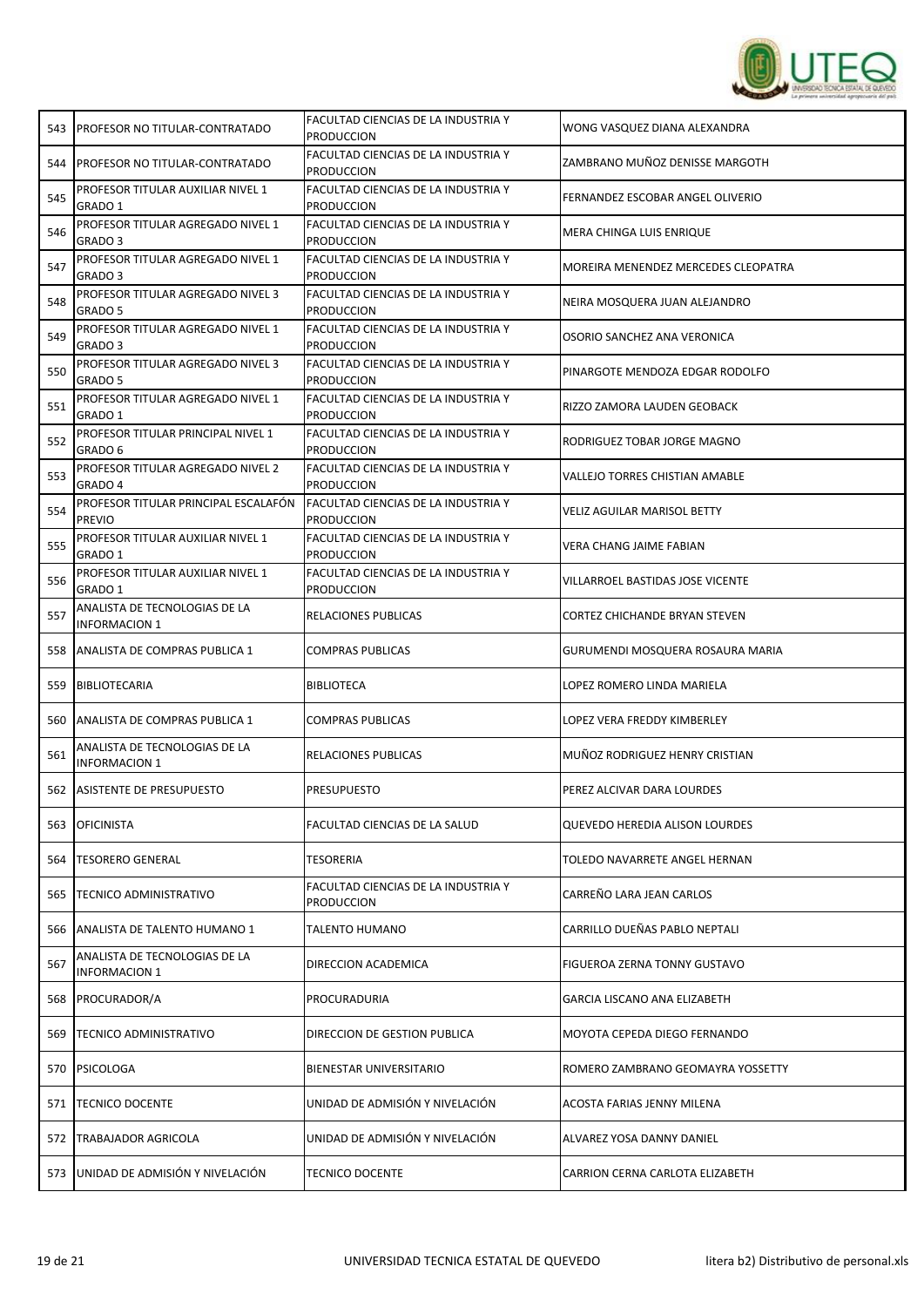

|     | 574 LUNIDAD DE ADMISIÓN Y NIVELACIÓN | <b>TECNICO DOCENTE</b> | ALCIVAR SALTOS MARITZA ELIZABETH       |
|-----|--------------------------------------|------------------------|----------------------------------------|
| 575 | UNIDAD DE ADMISIÓN Y NIVELACIÓN      | <b>TECNICO DOCENTE</b> | LUNA MURILLO GUADALUPE MARILENA        |
| 576 | DIRECCIÓN DE VINCULACIÓN             | TECNICO DOCENTE        | MENDOZA PALACIOS JEAN PIERRE           |
| 577 | UNIDAD DE ADMISIÓN Y NIVELACIÓN      | TECNICO DOCENTE        | MONTERO CRUZ INES TATIANA              |
| 578 | UNIDAD DE ADMISIÓN Y NIVELACIÓN      | <b>TECNICO DOCENTE</b> | ALBAN MOYANO MIRYAM NOEMI              |
| 579 | UNIDAD DE ADMISIÓN Y NIVELACIÓN      | TECNICO DOCENTE        | ALBIÑO ORTEGA MILTON MIGUEL            |
| 580 | UNIDAD DE ADMISIÓN Y NIVELACIÓN      | <b>TECNICO DOCENTE</b> | ALVARADO PINCAY BERTHA MARIELA         |
| 581 | UNIDAD DE ADMISIÓN Y NIVELACIÓN      | <b>TECNICO DOCENTE</b> | CABRERA MOREIRA JOEL DAVID             |
| 582 | UNIDAD DE ADMISIÓN Y NIVELACIÓN      | <b>TECNICO DOCENTE</b> | CAMACHO REYES RONALD DURVANNY          |
| 583 | UNIDAD DE ADMISIÓN Y NIVELACIÓN      | <b>TECNICO DOCENTE</b> | CARRILLO VALENCIA MARIA LETICIA        |
| 584 | UNIDAD DE ADMISIÓN Y NIVELACIÓN      | <b>TECNICO DOCENTE</b> | CEDEÑO FUENTES OLGA PAOLA              |
| 585 | UNIDAD DE ADMISIÓN Y NIVELACIÓN      | TECNICO DOCENTE        | <b>CHAMORRO PALACIOS ANGEL ANTONIO</b> |
| 586 | UNIDAD DE ADMISIÓN Y NIVELACIÓN      | TECNICO DOCENTE        | CHUSAN GARCIA LINDA PRISCILA           |
| 587 | UNIDAD DE ADMISIÓN Y NIVELACIÓN      | TECNICO DOCENTE        | COELLO LEON LUCIANA VITALINA           |
| 588 | UNIDAD DE ADMISIÓN Y NIVELACIÓN      | TECNICO DOCENTE        | CULCAY VELIZ MARIASOL BELEN            |
| 589 | UNIDAD DE ADMISIÓN Y NIVELACIÓN      | TECNICO DOCENTE        | FLORES JAEN MIREYA PATRICIA            |
| 590 | UNIDAD DE ADMISIÓN Y NIVELACIÓN      | TECNICO DOCENTE        | FLORES ORTIZ WILSON ALEJANDRO          |
| 591 | UNIDAD DE ADMISIÓN Y NIVELACIÓN      | <b>TECNICO DOCENTE</b> | JACHO SANCHEZ IVAN RODOLFO             |
| 592 | UNIDAD DE ADMISIÓN Y NIVELACIÓN      | <b>TECNICO DOCENTE</b> | JIMENEZ ICAZA MANUEL GREGORIO          |
| 593 | UNIDAD DE ADMISIÓN Y NIVELACIÓN      | <b>TECNICO DOCENTE</b> | LABORDE MEZA JESSENIA LORENA           |
| 594 | UNIDAD DE ADMISIÓN Y NIVELACIÓN      | <b>TECNICO DOCENTE</b> | LEAL MACIAS OSCAR DANIEL               |
| 595 | UNIDAD DE ADMISIÓN Y NIVELACIÓN      | <b>TECNICO DOCENTE</b> | MATUTE PLAZA GABRIELA NATALIA          |
| 596 | UNIDAD DE ADMISIÓN Y NIVELACIÓN      | <b>TECNICO DOCENTE</b> | MERIZALDE VELIZ DIANA CAROLINA         |
| 597 | UNIDAD DE ADMISIÓN Y NIVELACIÓN      | <b>TECNICO DOCENTE</b> | NARVAEZ ALDAZ CHRISTIAN GIOVANNY       |
| 598 | UNIDAD DE ADMISIÓN Y NIVELACIÓN      | <b>TECNICO DOCENTE</b> | NOVILLO CELLERI JOHNNY ENRIQUE         |
| 599 | UNIDAD DE ADMISIÓN Y NIVELACIÓN      | <b>TECNICO DOCENTE</b> | ORTEGA CABRERA RUDY IVONNE             |
| 600 | UNIDAD DE ADMISIÓN Y NIVELACIÓN      | <b>TECNICO DOCENTE</b> | PEÑAFIEL VILLARREAL GEOVANNA PAOLA     |
| 601 | UNIDAD DE ADMISIÓN Y NIVELACIÓN      | <b>TECNICO DOCENTE</b> | PEÑAHERRERA CHANG CRISTOBAL PUYI       |
| 602 | UNIDAD DE ADMISIÓN Y NIVELACIÓN      | TECNICO DOCENTE        | PIÑEIRO VIVAS TATIANA CECILIA          |
| 603 | UNIDAD DE ADMISIÓN Y NIVELACIÓN      | <b>TECNICO DOCENTE</b> | PLAZA ORMAZA LUIS ARTURO               |
| 604 | UNIDAD DE ADMISIÓN Y NIVELACIÓN      | <b>TECNICO DOCENTE</b> | REAL GOYA GUSTAVO ENRIQUE              |
| 605 | UNIDAD DE ADMISIÓN Y NIVELACIÓN      | <b>TECNICO DOCENTE</b> | RECALDE AGUILAR LUGARDA MARIA          |